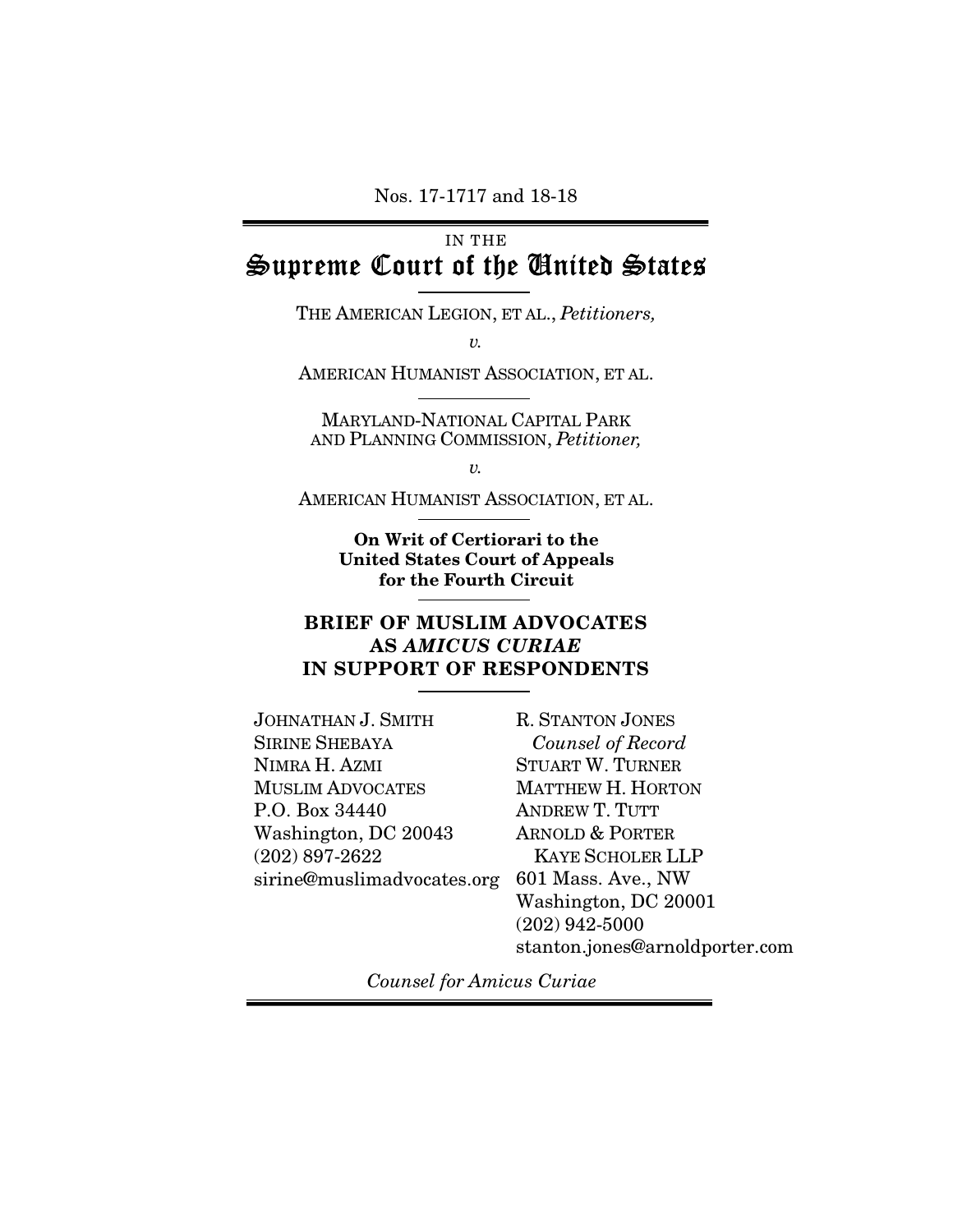## TABLE OF CONTENTS

| Page                                                                                                                                            |
|-------------------------------------------------------------------------------------------------------------------------------------------------|
|                                                                                                                                                 |
|                                                                                                                                                 |
| Introduction and Summary of Argument2                                                                                                           |
|                                                                                                                                                 |
| The Establishment Clause Has Long<br>L<br><b>Provided Critical Protection for Religious</b>                                                     |
| The Court Should Affirm the Decision below<br>II.<br>to Reinvigorate the Establishment Clause<br>and Reaffirm the Protections It Offers to      |
| A. Government Neutrality Towards<br>Religion, Not Prevention of Coercion, Is<br>the Touchstone of the Establishment                             |
| Requiring a Showing of Affirmative<br><b>B.</b><br>Coercion Would Gut the Establishment                                                         |
| The Establishment Clause Was<br>C.<br>Conceived as More Than a Prohibition<br>against a National Church and Does Not<br>Imply a Coercion Test17 |
| III. The Purpose and Effect of a Government-<br>Sponsored Passive Display Is the Crux of<br>Determining Non-Endorsement20                       |
|                                                                                                                                                 |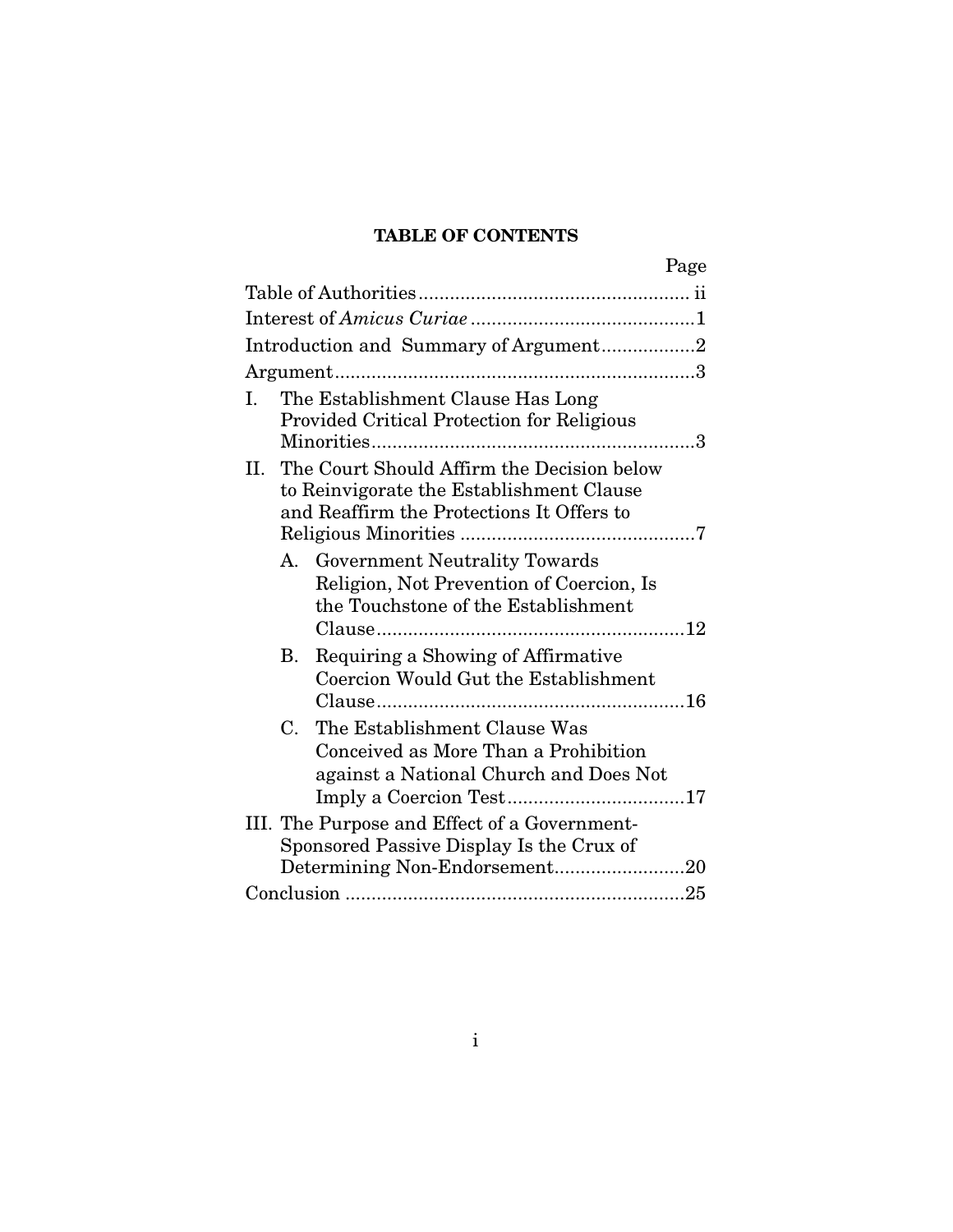## TABLE OF AUTHORITIES

| Cases                                      | Page(s) |
|--------------------------------------------|---------|
| Awad v. Ziriax,                            |         |
|                                            |         |
| Bd. of Ed. of Westside Cmty. Sch. v.       |         |
| Mergens,                                   |         |
|                                            |         |
| Bensalem Masjid, Inc. v. Bensalem Twp.,    |         |
| No. CV 14-6955, 2015 WL 5611546            |         |
|                                            |         |
| Bd. of Ed. of Kiryas Joel Vill. Sch. Dist. |         |
| v. Grumet,                                 |         |
|                                            |         |
| Capitol Square Review & Advisory           |         |
| Board v. Pinette,                          |         |
|                                            |         |
| Church of the Lukumi Babalu Aye, Inc.      |         |
| v. City of Hialeah,                        |         |
|                                            |         |
| Cty. of Allegheny v. Am. Civil Liberties   |         |
| Union Greater Pittsburgh Chapter,          |         |
|                                            |         |
| Cutter v. Wilkinson,                       |         |
|                                            |         |
| Edwards v. Aguillard,                      |         |
|                                            |         |
| Everson v. Board of Education,             |         |
|                                            |         |
| Glassroth v. Moore,                        |         |
| 335 F.3d 1282 (11th Cir. 2003) 16, 17      |         |
| Good News Club v. Milford Central School,  |         |
|                                            |         |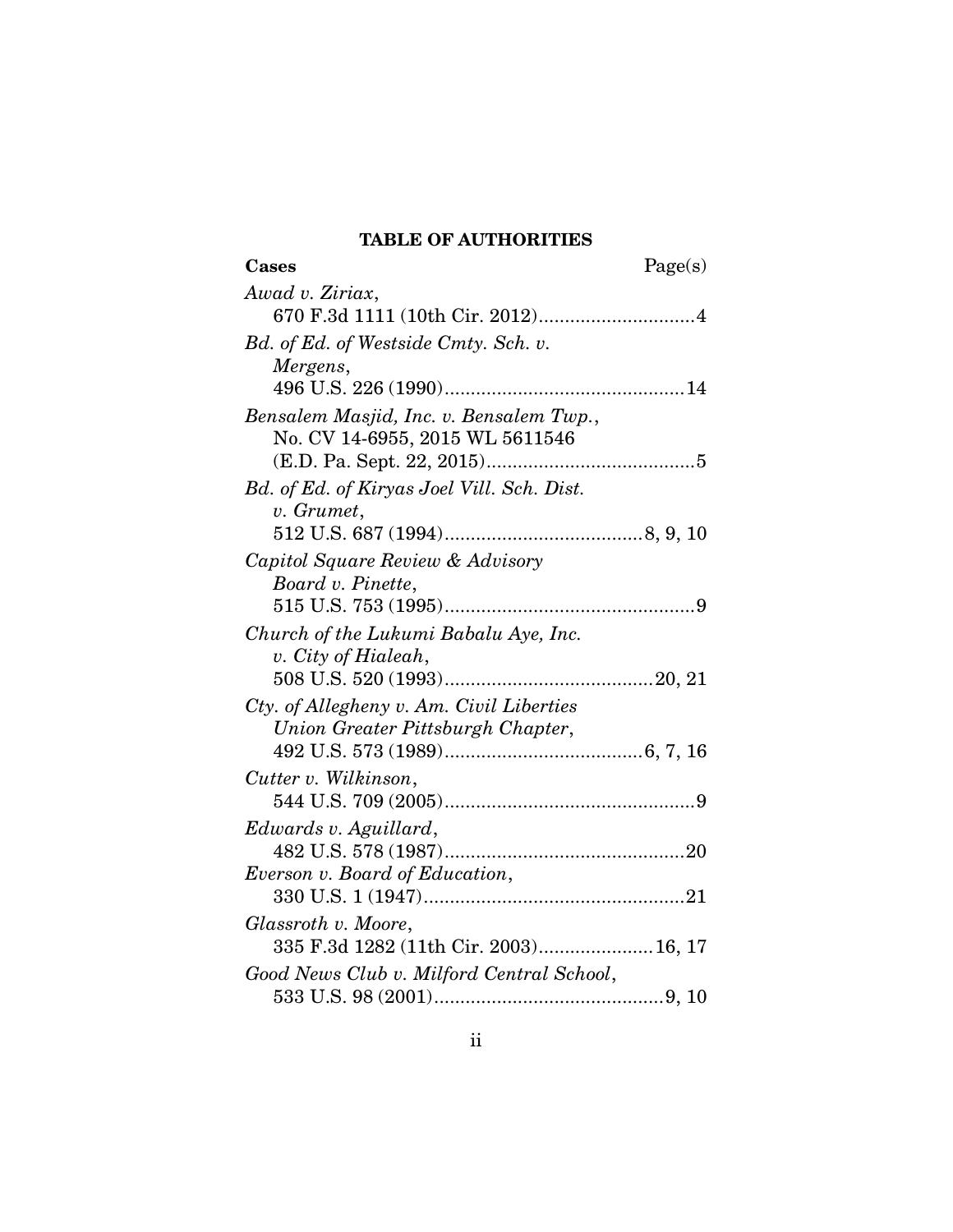| Cases-Continued<br>Page(s)           |
|--------------------------------------|
| Hosanna-Tabor Evangelical Lutheran   |
| Church & School v. EEOC,             |
|                                      |
| Larkin v. Grenden's Den, Inc.,       |
|                                      |
| Larson v. Valente,                   |
|                                      |
| Lee v. Weisman,                      |
|                                      |
| Lemon v. Kurtzman,                   |
|                                      |
| Lynch v. Donnelly,                   |
|                                      |
| $McCreary Cty.$ v. $ACLU$ of Ky.,    |
|                                      |
| Pleasant Grove City, Utah v. Summum, |
|                                      |
| Rosenberger v. Rector & Visitors of  |
| Univ.of $Va.$ ,                      |
|                                      |
| Santa Fe Indep. Sch. Dist. v. Doe,   |
|                                      |
| Stone v. Graham,                     |
|                                      |
| Town of Greece, NY v. Galloway,      |
|                                      |
| Trump v. Hawaii,                     |
|                                      |
| United States v. Cty. of Culpeper,   |
|                                      |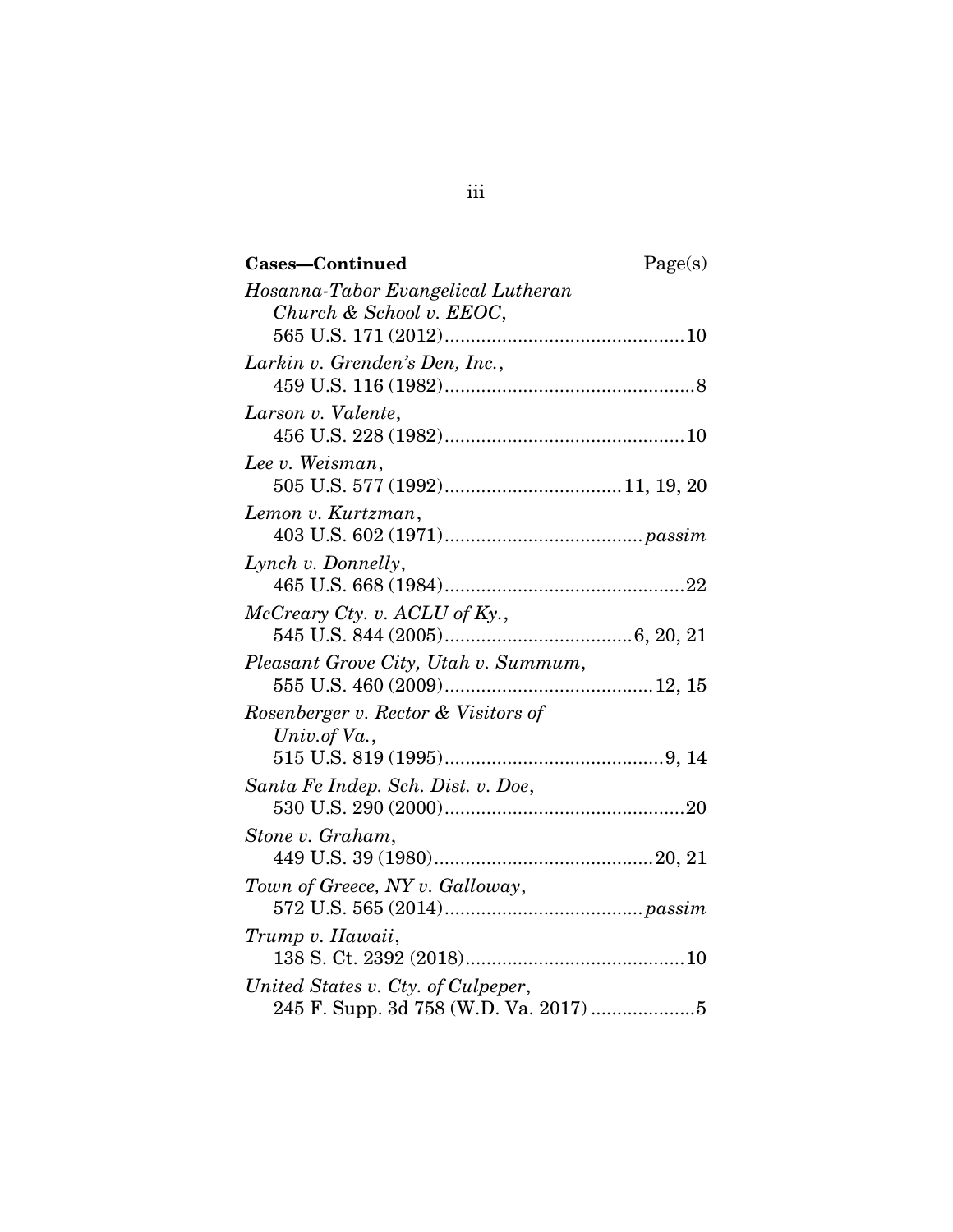| Cases-Continued                                                                                                                                                                                                       | Page(s) |
|-----------------------------------------------------------------------------------------------------------------------------------------------------------------------------------------------------------------------|---------|
| Van Orden v. Perry,<br>545 U.S. 677 (2005) 10, 11, 12, 23                                                                                                                                                             |         |
| Walker v. Texas Div., Sons of                                                                                                                                                                                         |         |
| Confederate Veterans, Inc.,                                                                                                                                                                                           |         |
| Wallace v. Jaffree,                                                                                                                                                                                                   |         |
| Zobrest v. Catalina Foothills Sch. Dist.,                                                                                                                                                                             |         |
| <b>Statutes</b>                                                                                                                                                                                                       |         |
| Religious Land Use and<br><b>Institutionalized Persons Act</b><br>(RLUIPA), 42 U.S.C. § 2000cc et seq. 5                                                                                                              |         |
| <b>Other Authorities</b>                                                                                                                                                                                              |         |
| <b>Annals of Congress</b>                                                                                                                                                                                             |         |
| Brian Levin & John David Reitzel, Ctr.<br>for the Study of Hate and<br>Extremism, Cal. State Univ., San<br>Bernardino, Report to the Nation:<br>Hate Crimes Rise in U.S. Cities and<br>Counties in Time of Division & |         |
| County Membership Report, Association<br>of Religion Data Archives, 2010 U.S.<br>Religion Census: Religious<br>Congregations & Membership Study,                                                                      |         |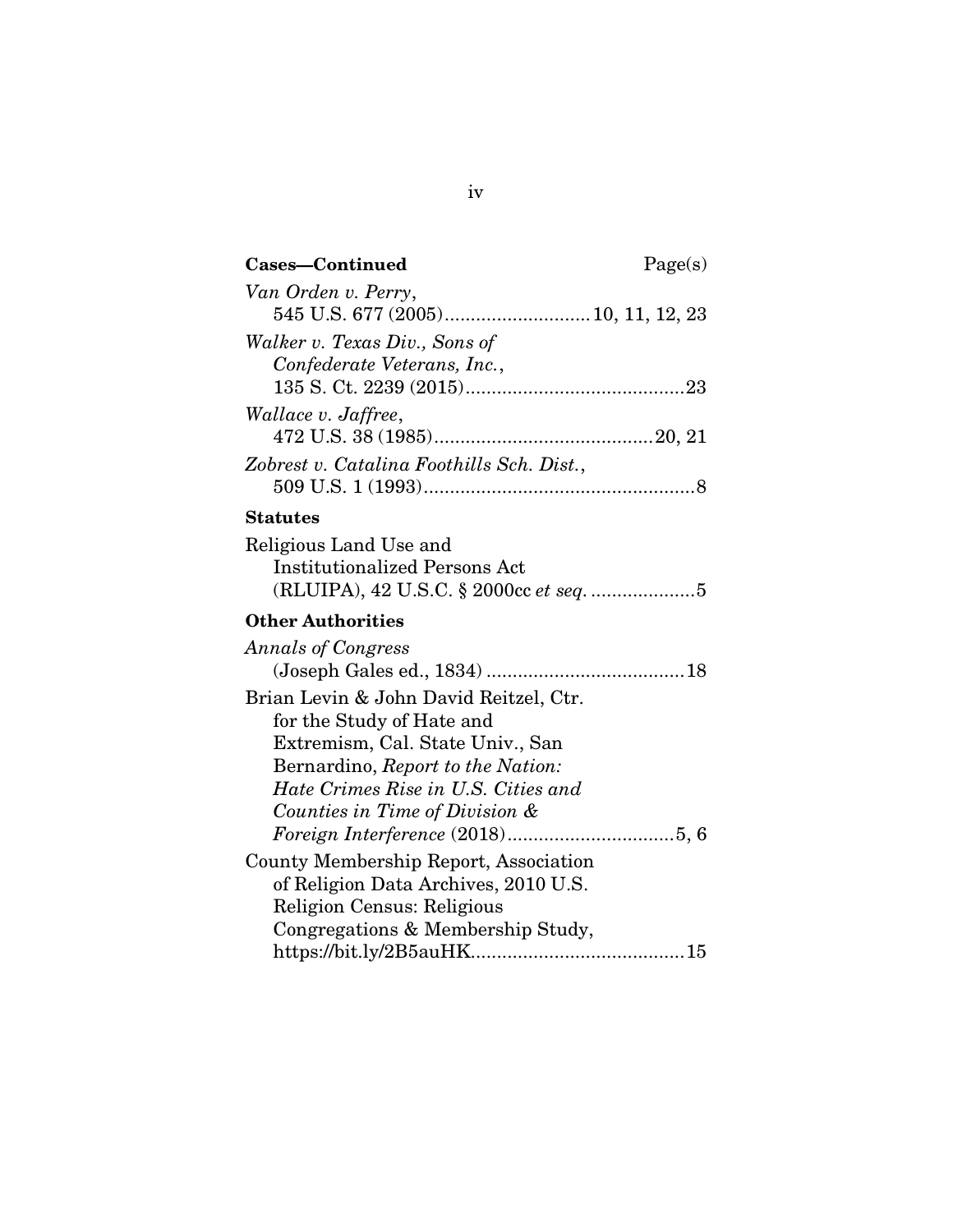| <b>Other Authorities-Continued</b>          | Page(s) |
|---------------------------------------------|---------|
| Douglas Laycock, "Nonpreferential" Aid      |         |
| to Religion: A False Claim About            |         |
| Original Intent, 27 Wm. & Mary L.           |         |
|                                             |         |
| Greece Police Found 3 Improvised            |         |
| Bombs, 23 Guns In Investigation             |         |
| Into Bomb Plot, ABC News 10 (Jan.           |         |
| 22, 2019, 3:15 PM),                         |         |
|                                             |         |
| James Madison, A Memorial and               |         |
| Remonstrance against Religious              |         |
| Assessments, in Selected Writings of        |         |
| James Madison (Ralph Ketcham ed.,           |         |
|                                             |         |
| John Eligon, <i>Hate Crimes in U.S.</i>     |         |
| Increase for the Third Year in a Row,       |         |
| <i>the F.B.I. Reports, N.Y. Times, Nov.</i> |         |
|                                             |         |
| Karsten Müller & Carlo Schwarz,             |         |
| Making America Hate Again?                  |         |
| Twitter and Hate Crime Under                |         |
| <i>Trump</i> (May 14, 2018),                |         |
| https://ssrn.com/abstract=31491033          |         |
| Muslim Advocates, Running On Hate:          |         |
| 2018 Pre-Election Report (Oct. 22,          |         |
|                                             |         |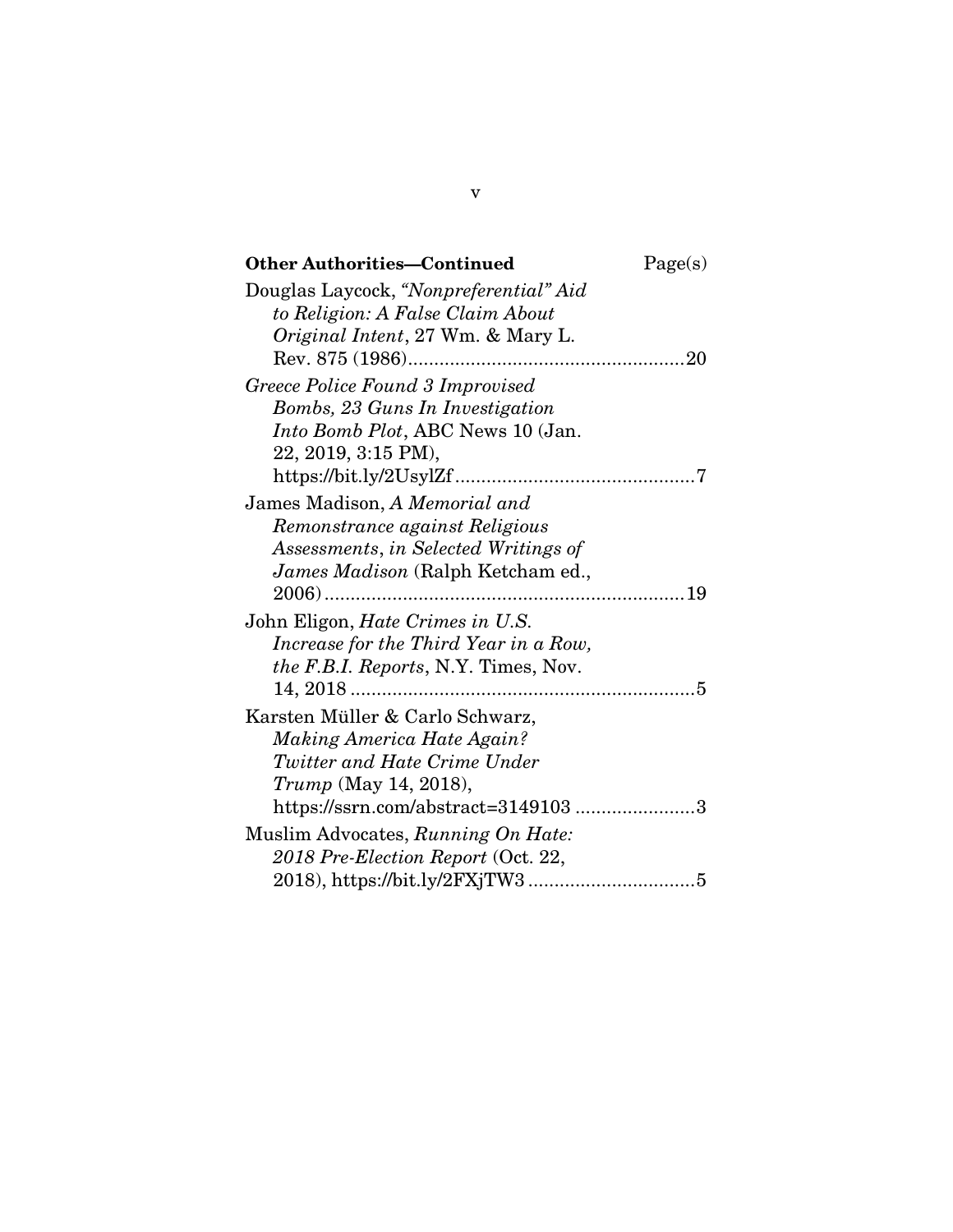| <b>Other Authorities-Continued</b>      | Page(s) |
|-----------------------------------------|---------|
| Stephen Rushin & Griffin Sims           |         |
| Edwards, The Effect of President        |         |
| Trump's Election on Hate Crimes,        |         |
| (Jan. 18, 2018),                        |         |
| https://papers.ssrn.com/abstract_id=    |         |
| $3102652$                               |         |
| Wajahat Ali et al., Center for American |         |
| Progress, Fear, Inc. The Roots of the   |         |
| Islamaphobia Network in America         |         |
| (August 2010), https://bit.ly/2CRiSe54  |         |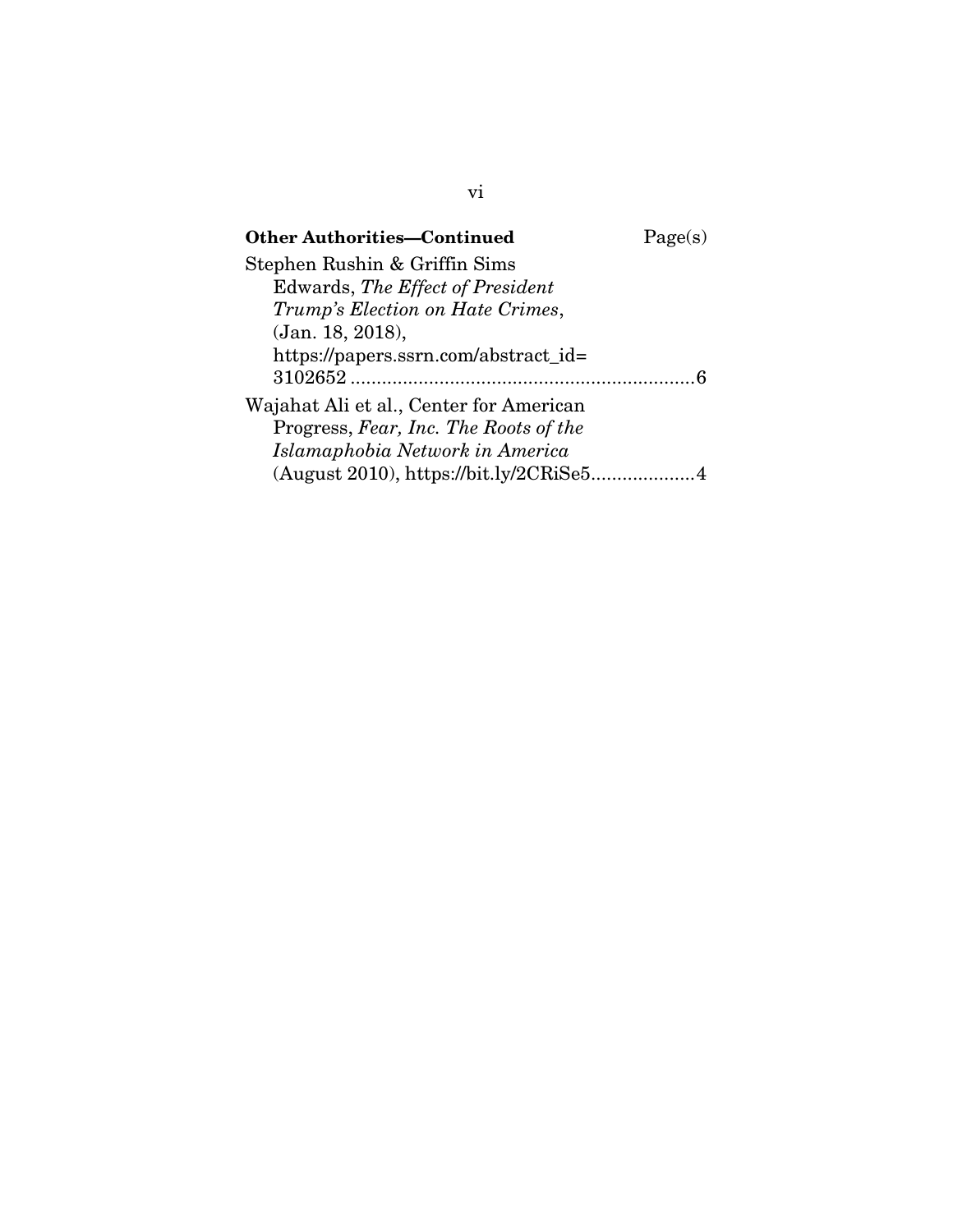#### INTEREST OF AMICUS CURIAE\*

Muslim Advocates is a national civil rights organization that advocates for freedom and equality for Americans of all faiths. Muslim Advocates also serves as a legal resource for the American Muslim community, promoting the full and meaningful participation of Muslims in American public life.

The issues presented in this case directly affect individuals and communities that Muslim Advocates fights for throughout the United States. In recent years, religious minorities in this country—including, but not limited to American Muslim communities have experienced discrimination because of their faith at the hands of a range of individual and government actors. Muslim Advocates thus has a strong interest in ensuring that both the Free Exercise and Establishment Clauses are interpreted and applied in a manner that is fully consistent with this nation's longstanding commitments to religious freedom, equal rights, and equal dignity for all without regard to faith or belief.

 $\overline{a}$ \* Pursuant to Supreme Court Rule 37.6, counsel for *amicus curiae* state that no counsel for a party authored this brief in whole or in part, and no party or counsel for a party, or any other person other than *amicus curiae* or their counsel, made a monetary contribution intended to fund the preparation or submission of this brief. All parties have consented in writing to the filing of this brief.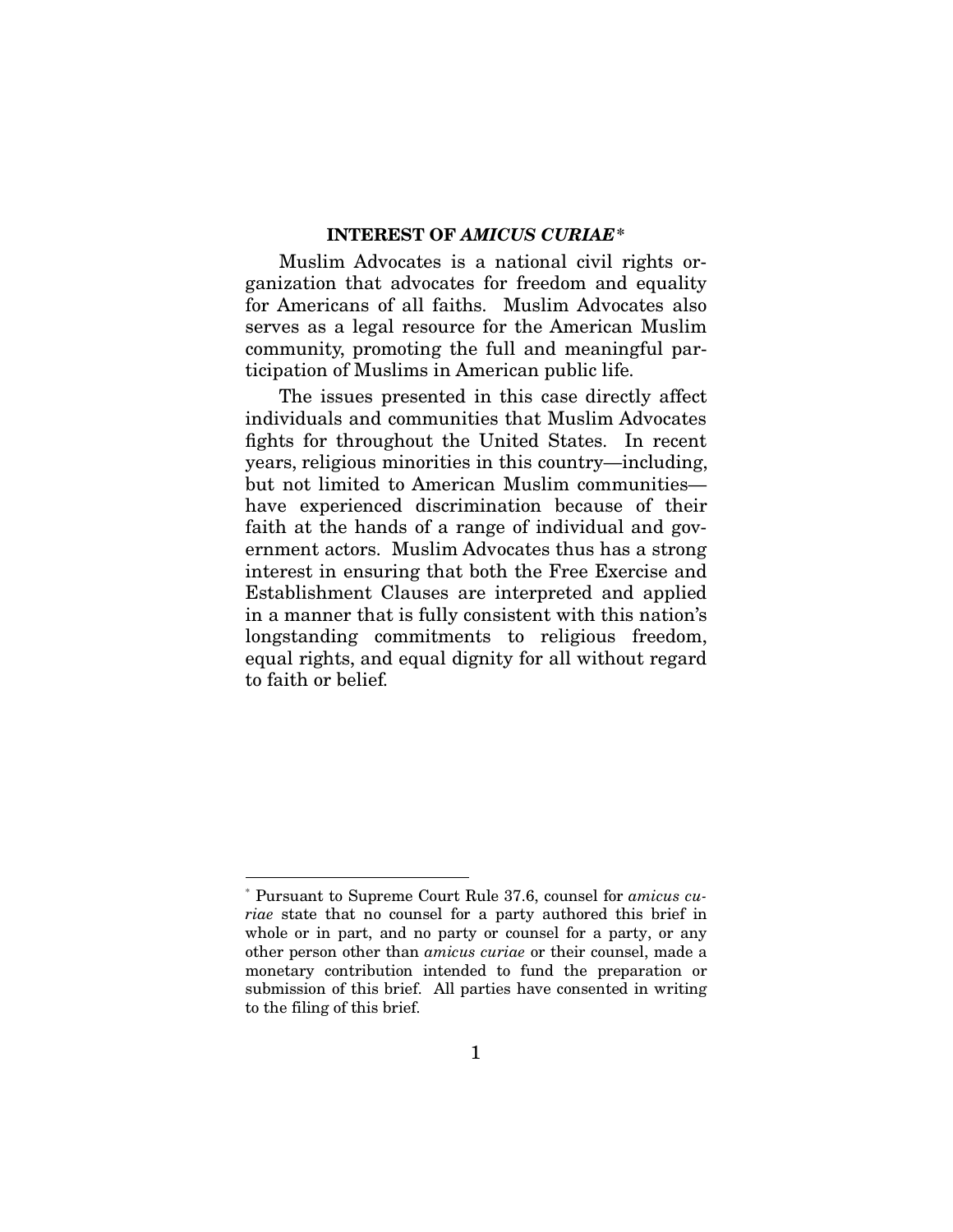#### INTRODUCTION AND SUMMARY OF ARGUMENT

"Religion and Government will both exist in greater purity, the less they are mixed together."

#### $\sim$ James Madison $<sup>1</sup>$ </sup>

From the time of the founding, the Establishment Clause has protected religious freedom for Americans by ensuring that private religious conscience can flourish without the influence of government endorsement of a particular faith. This Court's jurisprudence should continue to reflect such an interpretation. A jurisprudential framework that recognizes, fosters, and protects a rich, pluralist society—just as the Framers envisioned—is critical to religious minorities in America.

Preserving neutrality between faiths is the most important role of the Establishment Clause. It serves as a crucial check against religious persecution and a critical safeguard of religious conscience. The Framers enacted the Establishment Clause to end the cycles of brutal religious intolerance that characterized earlier eras.

The Framers' concerns were well founded because a direct line connects religious endorsement and religious persecution. There is simply no support in this Court's jurisprudence for an Establishment Clause that only protects against government actions that actively coerce citizens into participating in a particular state religion. "Coercion" has never been required to establish an Establishment Clause

 $\overline{a}$ 

<sup>&</sup>lt;sup>1</sup> Letter from James Madison to Edward Livingston (July 10, 1822), https://bit.ly/2Sg2hu2.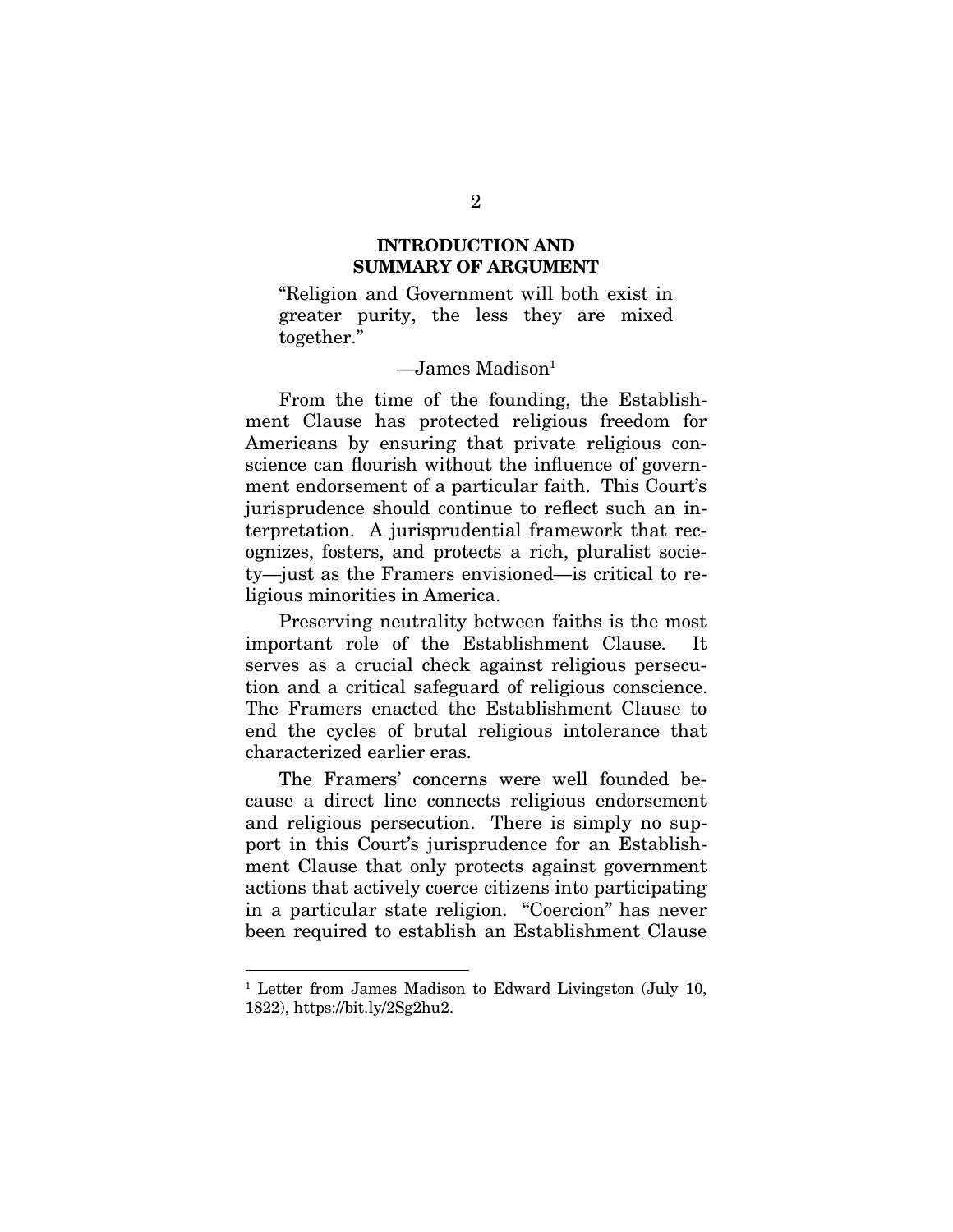violation. And the Establishment Clause has never been interpreted to permit the government to display religious symbols whenever and wherever it pleases, without regard to the messages of endorsement they convey.

This Court has long recognized that the most important question in determining whether there has been a violation of the Establishment Clause is whether an objective observer would regard a government act as endorsing a particular religious faith. This Court has consistently held that objective observers see religious symbols and messages like the Latin cross as express endorsement of a religion. The Court should continue to use the endorsement test to consider the propriety of the State of Maryland's sponsorship and maintenance of a 40-foot high Latin cross at the center of a major road intersection. And under that analysis, the cross violates the Establishment Clause.

#### ARGUMENT

#### I. The Establishment Clause Has Long Provided Critical Protection for Religious Minorities

Despite significant strides, religious minorities continue to be vulnerable to faith-based discrimination and exclusion, and the country still fails to live up to the Framers' ideals of equal treatment for all, under the law, regardless of their religion or nonbelief. Muslims are a particularly favored target of government actors' pernicious rhetoric. Karsten Müller & Carlo Schwarz, *Making America Hate Again? Twitter and Hate Crime Under Trump* (May 14, 2018) (unpublished manuscript), https://ssrn.com/abstract=3149103 (data analytics showing rise in anti-Muslim hate crimes linked to the President's social media messages referencing Is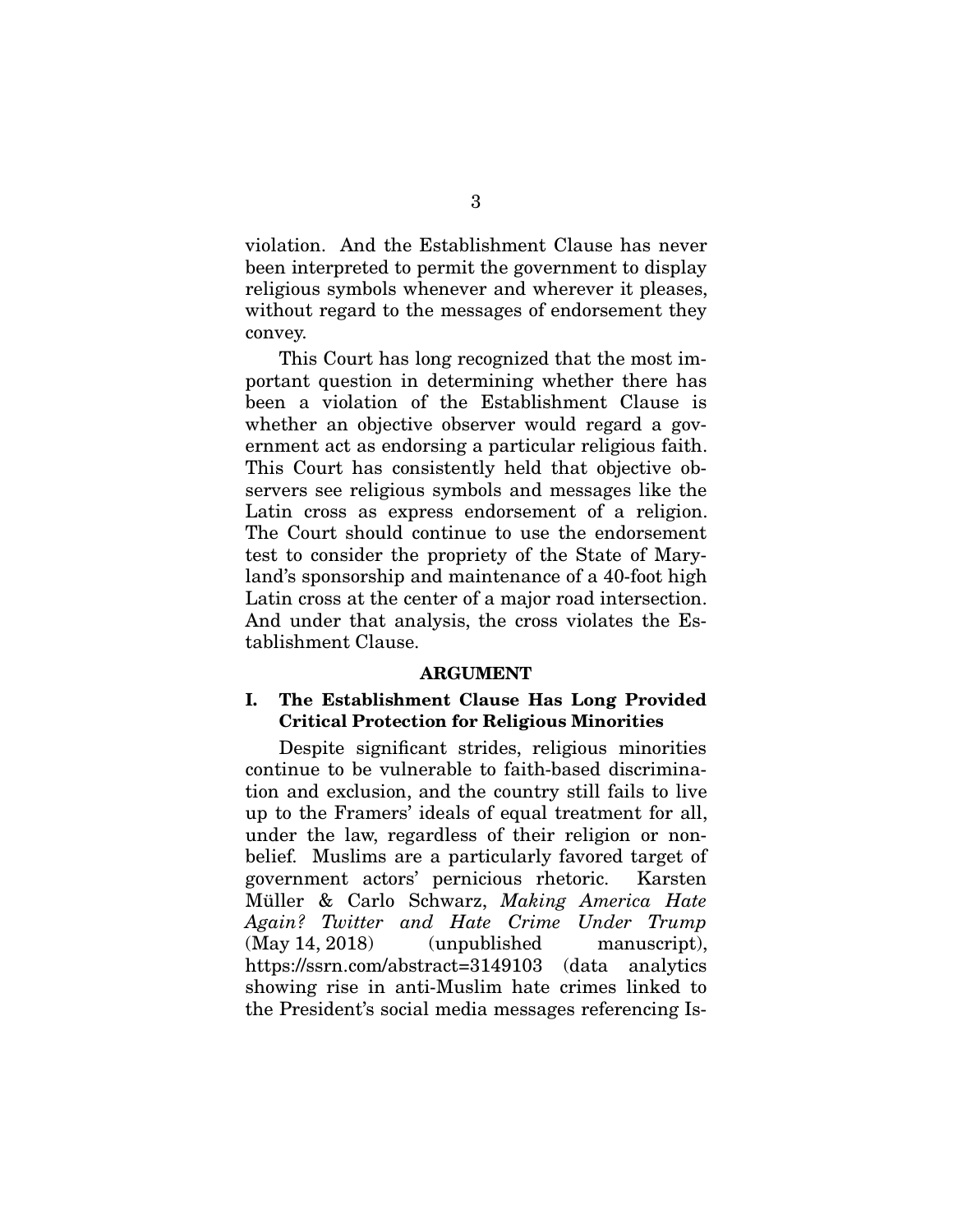lam-related topics). Any interpretation of the Establishment Clause that permits governments to more strongly endorse majority faiths will inevitably increase "religious hostility" and exclusion by government against religious minorities.

Governmental efforts to institute anti-Muslim policies into law have become more common. For example, multiple states have tried to enshrine anti-Islamic "shar'iah law bans" into their state constitutions. *See* Wajahat Ali et al., Center for American Progress, *Fear, Inc. The Roots of the Islamaphobia Network in America* 38 (August 2010), https://bit.ly/ 2CRiSe5. In *Awad v. Ziriax*, 670 F.3d 1111 (10th Cir. 2012), a Muslim plaintiff alleged that a proposed amendment to the Oklahoma Constitution preventing Oklahoma state courts from "considering or using" shar'iah law in state court violated his First Amendment rights. The Court held that the amendment amounted to condemnation of the plaintiff's Islamic faith, recognizing that "[t]he harm alleged by Mr. Awad stems from a constitutional directive of exclusion and disfavored treatment of a particular religious . . . tradition." *Id*. at 1123.

Advancement of anti-Muslim policies such as legal bans and targeted enforcement has become a staple promise for many seeking elected office. Data collected by Muslim Advocates from the 2016, 2017, and 2018 election cycles indicates that candidates' anti-Muslim claims are part of "a coherent strategy developed by anti-Muslim organizations devised to: Invalidate Islam as a religion in the eyes of Americans and the Constitution, which would subsequently deny Muslims the basic religious freedoms and civil rights protections entitled to them under law[; and] fan flames of bigotry against American Muslims, thereby scaring them from exercising their constitu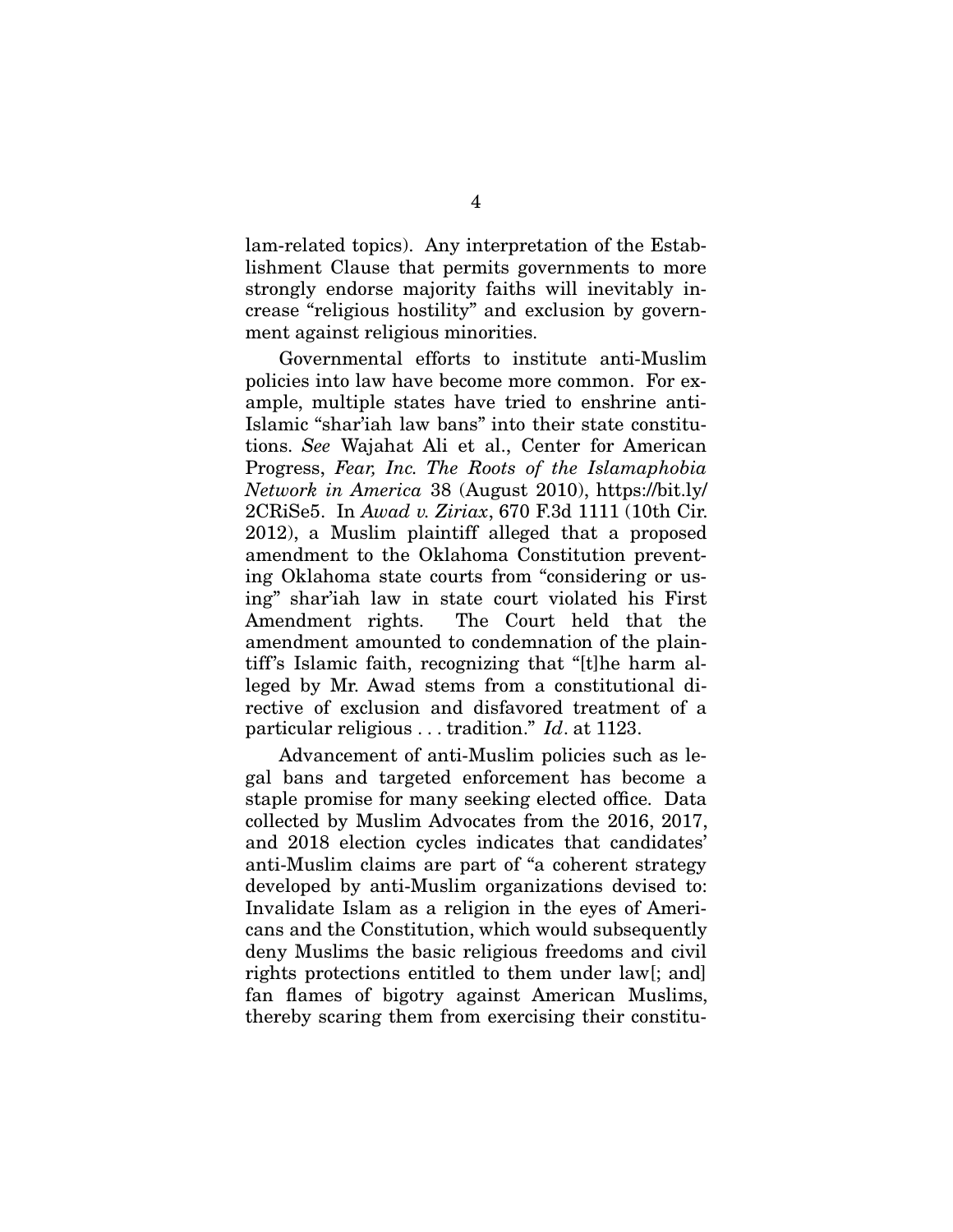tional rights to worship, run for office, vote, and simply participate in society and American democracy." Muslim Advocates, *Running On Hate: 2018 Pre-Election Report* 6 (Oct. 22, 2018), https://bit.ly/ 2FXjTW3. The report identifies discriminatory language and proposals for anti-Muslim policies from the Federal to the local board and commission level. *Id*.

Anti-Muslim policies, like those identified in the report, when implemented and advocated by local leaders, have profound impact on the lives of individual citizens. In Culpeper, Virginia, for example, the zoning board refused to issue a routine sewage permit to a proposed mosque site. The board's refusal was found to violate the Religious Land Use and Institutionalized Persons Act ("RLUIPA"), because it was based on the "religious hostility" of the local zoning board and community. *See United States v. Cty. of Culpeper*, 245 F. Supp. 3d 758, 761 (W.D. Va. 2017); *see also Bensalem Masjid, Inc. v. Bensalem Twp.*, No. CV 14-6955, 2015 WL 5611546, at \*2 (E.D. Pa. Sept. 22, 2015) (Plaintiff's claim was ripe that the town zoning board "questioned Plaintiff far more rigorously about its religious practices than it has ever done to members of other faiths and investigated Muslim places of worship in other jurisdictions and states.").

The 2017 FBI crime report indicates religiouslymotivated hate crimes rose for the third consecutive year in 2017. John Eligon, *Hate Crimes in U.S. Increase for the Third Year in a Row, the F.B.I. Reports*, N.Y. Times, Nov. 14, 2018, at A21, https://nyti.ms/ 2UYzB7k. Anti-Semitism, already a dominant motivation for hate crimes, still grows. Brian Levin & John David Reitzel, Ctr. for the Study of Hate and Extremism, Cal. State Univ., San Bernardino, *Report*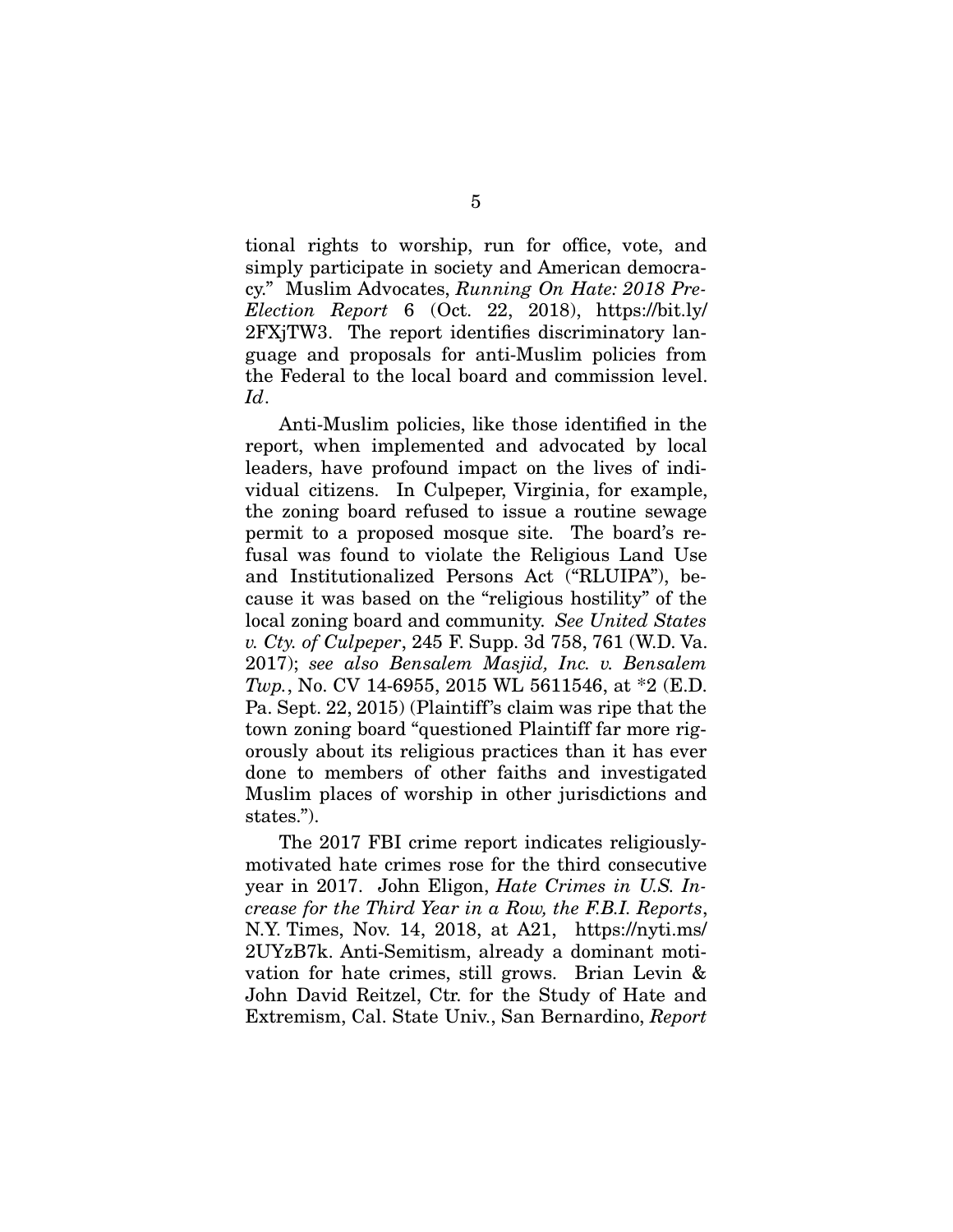*to the Nation: Hate Crimes Rise in U.S. Cities and Counties in Time of Division & Foreign Interference* 8 (2018). Likewise, from 2014−2016, Muslims suffered a 99% increase in hate-crime victimization. *Id*. at 27. The dates are not a coincidence.

The upward trends began at the outset of the 2016 presidential election cycle—a cycle during which politicians, candidates, government actors, and external interests injected tribalism into civil discourse. The spike in hate crimes is demonstrably attributable, at least in part, to inflammatory speech and discriminatory policies from government actors, at the federal legislative, state legislative, state executive, and federal executive levels. *See* Stephen Rushin & Griffin Sims Edwards, *The Effect of President Trump's Election on Hate Crimes* (Jan. 18, 2018) (unpublished essay), https://papers.ssrn.com/ abstract\_id=3102652.

The spike in hate crimes, and the government speech that inspires it, reinforces concerns over adopting the coercion test advocated by Petitioners and various *amici.* Under such a test, the government could freely associate with one religion, without officially "establishing" the religion, and effectively "identify nonadherents as outsiders," ultimately "encroach[ing] upon the individual's decision about whether and how to worship." *McCreary Cty. v. ACLU of Ky.*, 545 U.S. 844, 883 (2005). For instance, adherence to a government-supported faith could increase an individual's social or political status. *See Cty. of Allegheny v. Am. Civil Liberties Union Greater Pittsburgh Chapter*, 492 U.S. 573, 625 (1989) (O'Connor, J., concurring). When government "endorses or disapproves of religion," it violates the Establishment Clause's prohibition against "making adherence to a religion relevant . . . to a person's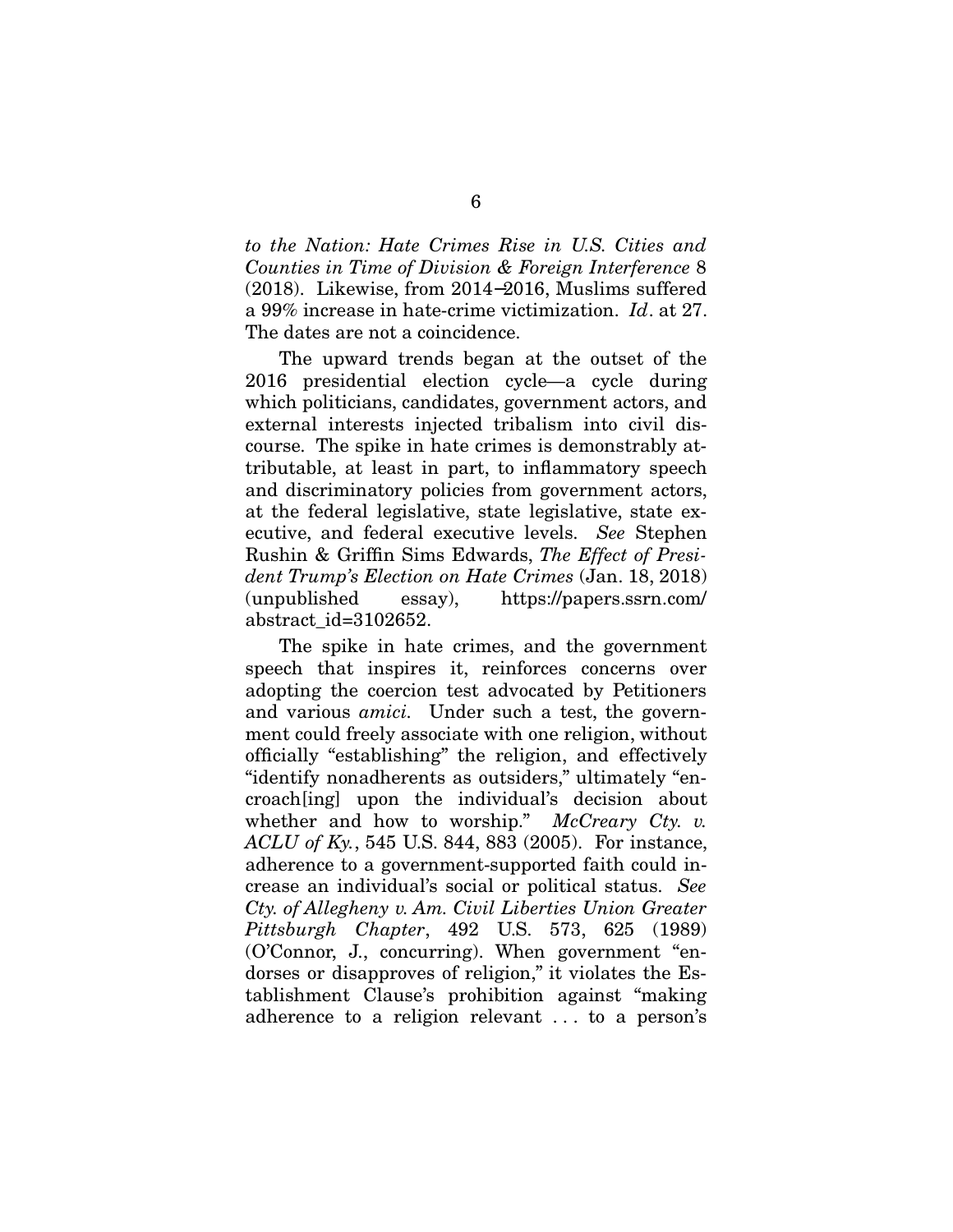standing in the political community."). By contrast, religious minority communities would suffer further loss in influence. *See id* ("Endorsement sends a message to nonadherents that they are outsiders, not full members of the political community, and an accompanying message to adherents that they are insiders, favored members of the political community."). The net effect would still amount to coercion, though likely too subtle to meet the definition proposed by the American Legion and certain *amici*.

Ultimately, minority communities would suffer implicit and explicit majoritarian affronts, such as members of the majority claiming religious superiority, slinging allegations of religious inferiority at minorities, or both. Exclusionary endorsements will meet with a ready audience if the primary requirement of neutrality is dismantled.<sup>2</sup> The permissive rule advanced by Petitioners would allow the Republic to evolve towards a society no longer receptive to a plurality of religious expression, or receptive only to a predefined set of expressions.

### II. The Court Should Affirm the Decision below to Reinvigorate the Establishment Clause and Reaffirm the Protections It Offers to Religious Minorities

Petitioner American Legion, and several *amici* claim that this Court should sweep away the Court's

 $\overline{a}$ 

<sup>2</sup> *Compare Town of Greece, NY v. Galloway,* 572 U.S. 565, 589 (2014) (Kennedy, J.) ("In no instance did town leaders signal disfavor toward nonparticipants or suggest that their stature in the community was in any way diminished."), *with Greece Police Found 3 Improvised Bombs, 23 Guns In Investigation Into Bomb Plot*, ABC News 10 (Jan. 22, 2019, 3:15 PM), https://bit.ly/2UsylZf (four people in Greece, New York, charged with anti-Muslim bombing plot).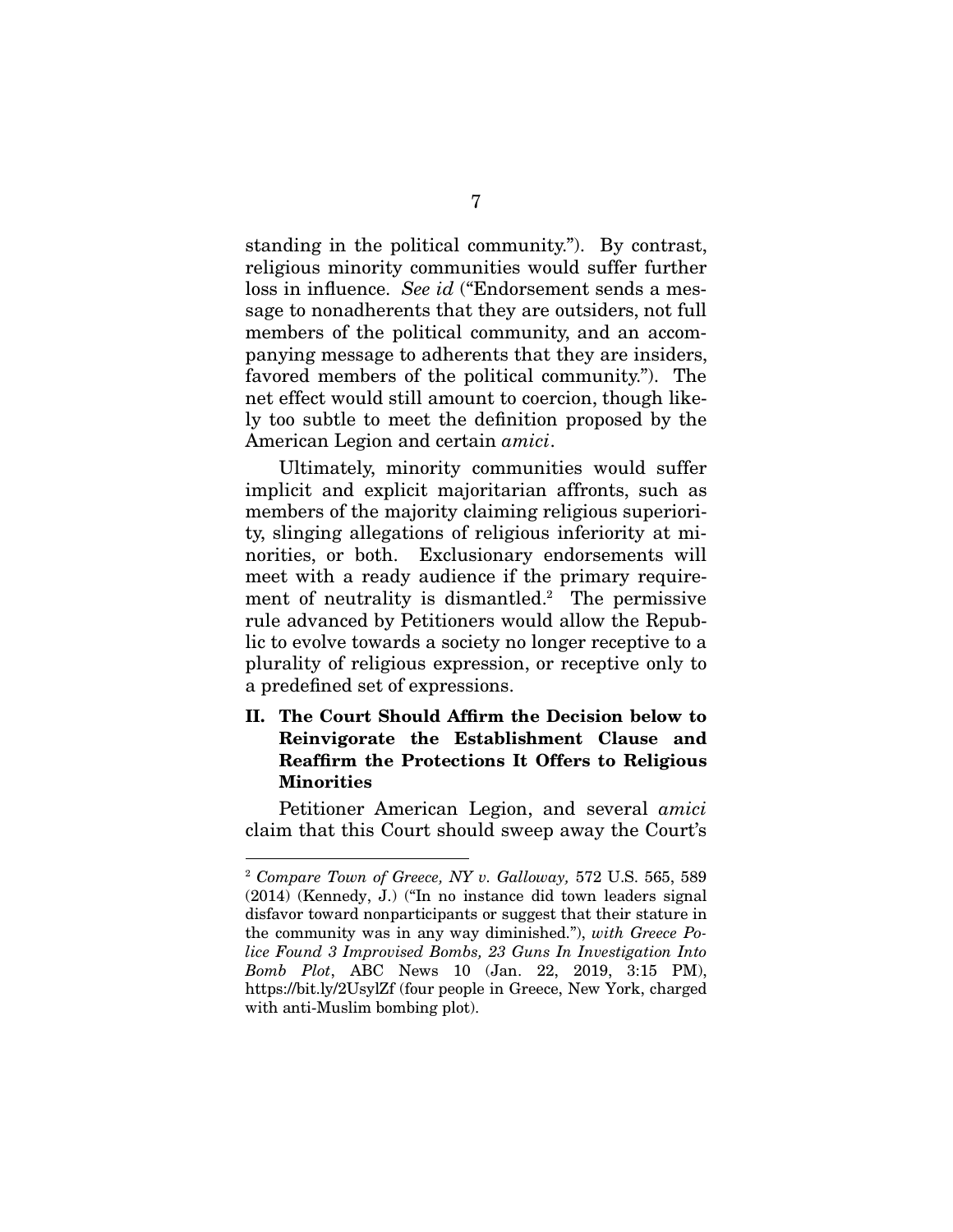existing Establishment Clause jurisprudence based on avoiding government endorsement of and entanglement with religion, and in its place install a permissive "coercion" test, under which the Clause would only prevent government actions that *force* citizens to "belie[ve] in, observ[e], or financial[ly] support" a particular religion. Am. Legion Br. at 12, 23, 27.

In advocating for this radical curtailing of the reach of the Establishment Clause, Petitioner American Legion and *amici* disparage the longstanding test from *Lemon v. Kurtzman*, 403 U.S. 602 (1971), as unworkable and superseded, claiming that few courts in the past 25 years have applied an endorsement test. *See*, *e.g.* Am. Legion Br. at 21 & n.5. But this claim is misleading, and in some cases simply false.

The American Legion's footnote lists 10 supposedly anti-*Lemon* cases since 1993. *Id.* at 21 n.5. Nearly all of these cases, however, either explicitly employ an endorsement test or rely on cases that apply *Lemon.* 

- 1. In *Zobrest v. Catalina Foothills Sch. Dist.*, 509 U.S. 1 (1993), Justice Rehnquist found that "neutral services" provided to students on a basis that is not "skewed towards religion" do not fall afoul of the *Lemon* test as expressed in multiple prior cases. *Id*. at 10.
- 2. In *Board of Education of Kiryas Joel Village School District v. Grumet*, 512 U.S. 687 (1994), the Court ruled that a bespoke school zone for a tiny Orthodox Jewish sect was improper because it violated the "general principle that civil power must be exercised in a manner neutral to religion," *id.* at 704 (citing *Larkin v. Grendel's Den, Inc.*, 459 U.S.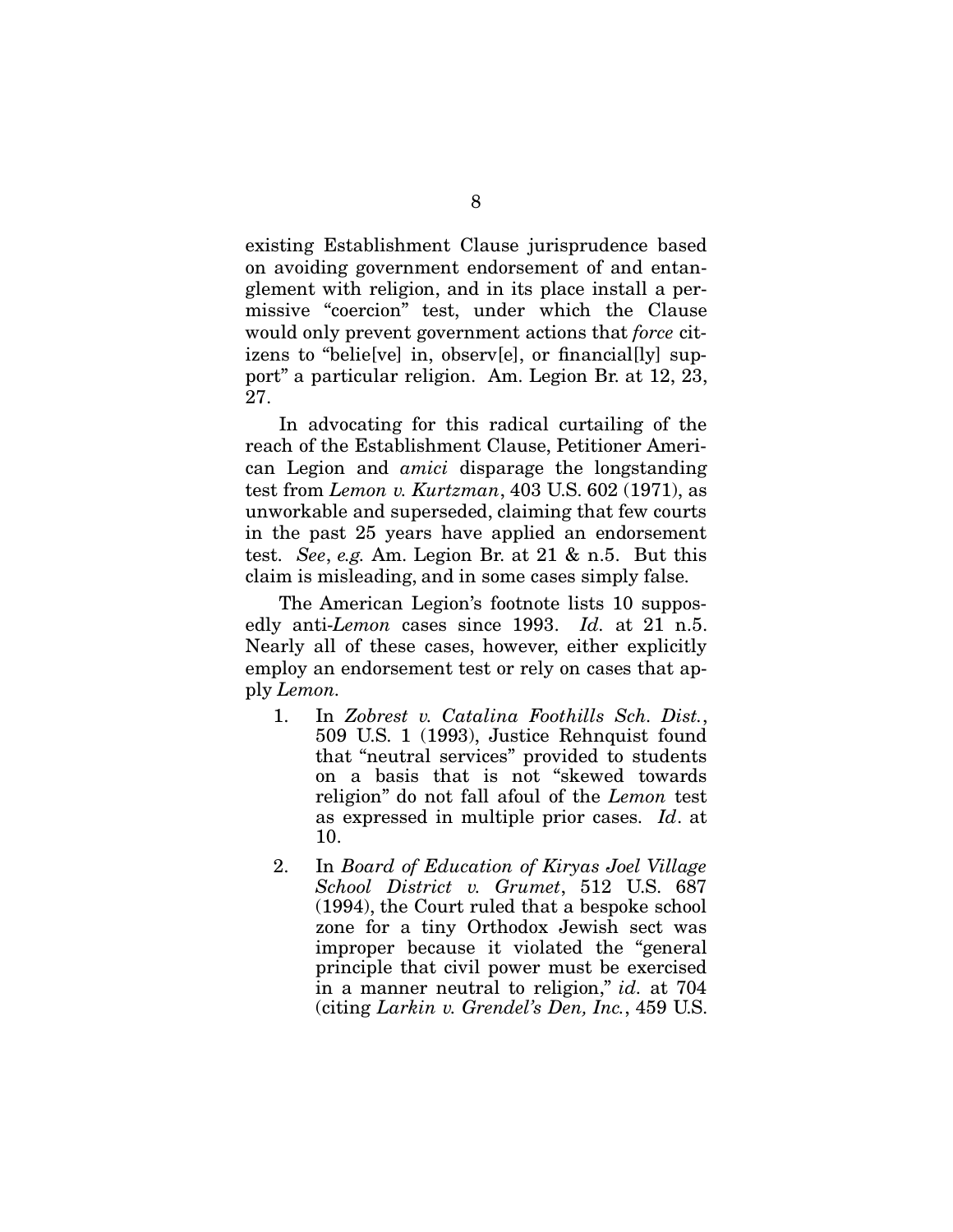116, 120-21, n.3 (1982) (relying explicitly on *Lemon*)), and noted the favored group's small size was "no less a constitutional problem than would follow from aiding a sect with more members or religion as a whole," *id*. at 705.

- 3. In *Rosenberger v. Rector & Visitors of University of Virginia*, 515 U.S. 819 (1995), Justice Kennedy stated that neutrality was concerned with "the illegitimate purpose of supporting one religion," and preventing "government speech endorsing religion, which the Establishment Clause forbids." *Id*. at 841.
- 4. In *Capitol Square Review & Advisory Board v. Pinette*, 515 U.S. 753 (1995), Justice Scalia, harmonizing multiple opinions, declined to apply *any* Establishment Clause test because the speech at issue—a cross carried in public by Ku Klux Klan members with a city-issued permit—was private speech, as opposed to government speech, and thus did not trigger any requirement to "avoid[] official endorsement of Christianity, as required by the Establishment Clause." *Id*. at 761, 765.
- 5. In *Good News Club v. Milford Central School*, 533 U.S. 98 (2001), Justice Thomas denied a school district's defense that allowing after-hours religious use of a school facility would violate the Clause because the neutral room-reservation policy was "materially indistinguishable" from cases where the Court had held that there was "no realistic danger that the community would think that [a school] district was endorsing religion." *Id.* at 113.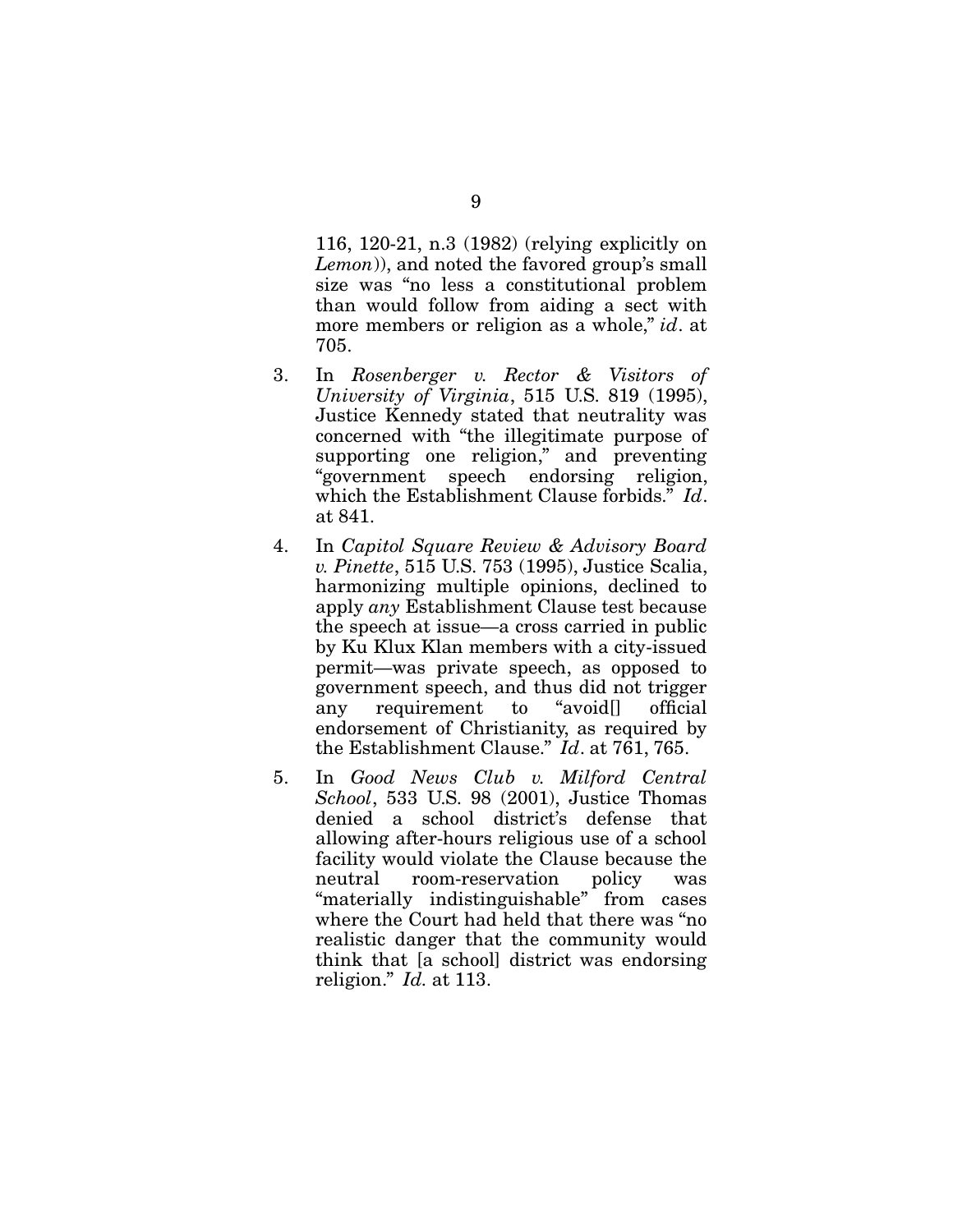- 6. In *Cutter v. Wilkinson*, 544 U.S. 709 (2005), the Court upheld a statute allowing religious practice in prisons because it would be "administered neutrally among different faiths." *Id.* at 113 (citing *Kiryas Joel*, 512 U.S. at 696 (relying on *Lemon* to find that "[a] proper respect for both the Free Exercise and the Establishment Clauses compels the State to pursue a course of 'neutrality' toward religion, favoring neither one religion over others nor religious adherents collectively over nonadherents" (citation omitted)).
- 7. In *Van Orden v. Perry*, 545 U.S. 677 (2005), the plurality opinion criticized *Lemon* to some extent. But even in that case, Justice Breyer's controlling concurrence in the judgment cites *Lemon* as a "useful guidepost[]." *Id.* at 700.
- 8. In *Hosanna-Tabor Evangelical Lutheran Church & School v. EEOC*, 565 U.S. 171 (2012), neither *Lemon* or any other test was relevant to the outcome, as the Court confirmed that labor laws do not apply to hiring and firing of religious officials by religious organizations and that the government does not make hiring decisions for churches.
- 9. In *Trump v. Hawaii*, 138 S. Ct. 2392 (2018), Justice Roberts stated that "[t]he clearest command of the Establishment Clause is that one religious denomination cannot be officially preferred over another." *Id*. at 2417 (quoting *Larson v. Valente*, 456 U.S. 228, 244 (1982) (relying on *Lemon*)).
- 10. Even in *Town of Greece*, 572 U.S. 565 (2014), Justice Kennedy's decision turned on his finding that the town prayer forum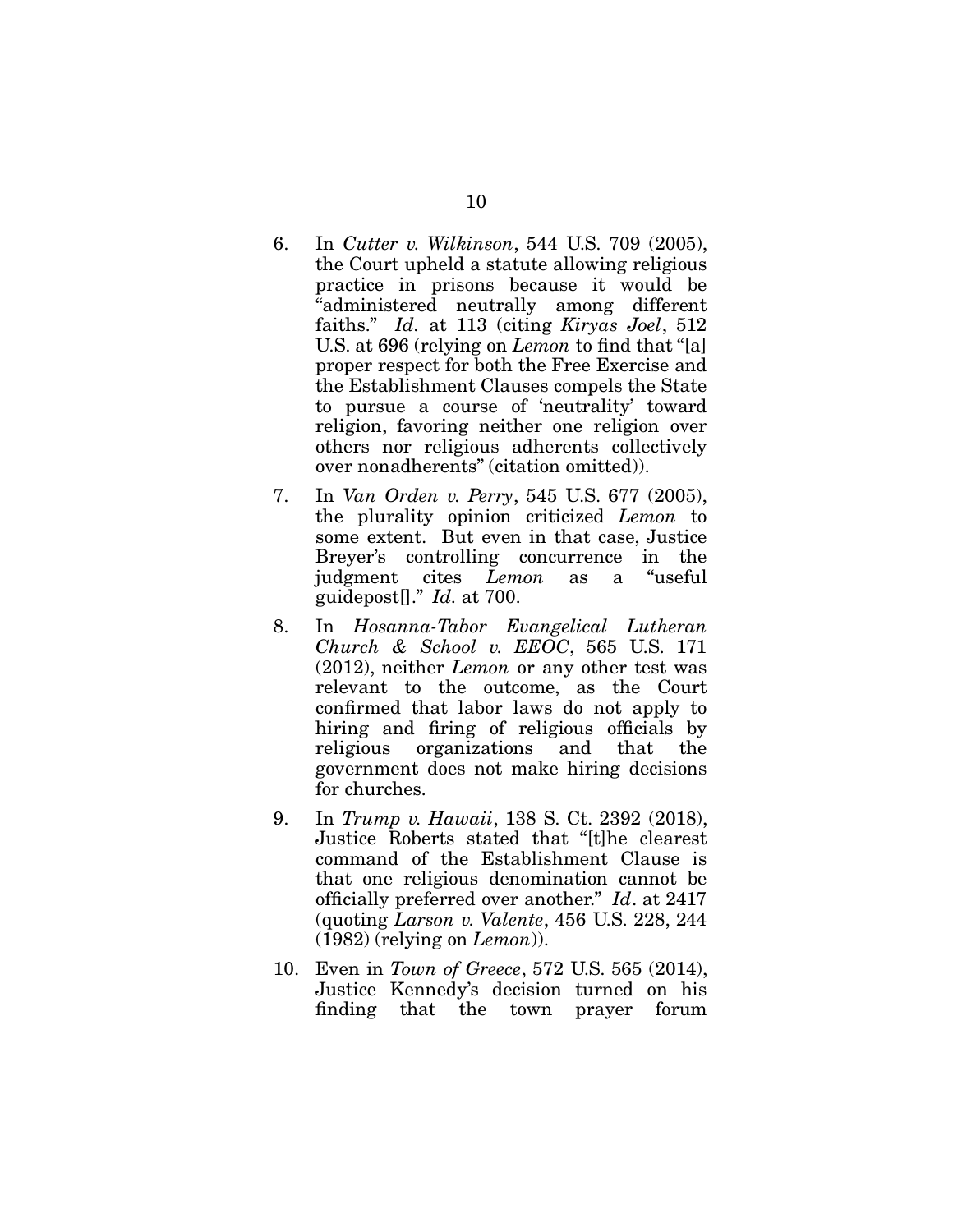#### "maintain[ed] a policy of nondiscrimination." *Id*. at 585-86.

Thus, the Petitioners' claim that *Lemon* is disused, forgotten, or diminished is simply false. Moreover, none of the above cases apply anything like the novel coercion-only test that the American Legion advocates. Of all the cases erroneously cited by Petitioners as dispensing with *Lemon*, only *Van Orden v. Perry* offers even mild support.

The *Lemon* test is a frequent punching bag, not because its straightforward concern with neutrality is difficult to understand or apply, but because application of the *Lemon* test rightly finds unconstitutional the types of government endorsements of religion that Petitioners would like to preserve.

In reality, *Lemon* is a remarkably stable test that has been in near-unanimous use in the past 25 years, and indeed throughout the 47 years since *Lemon* was decided. As the Court found in 1992 in *Lee v. Weisman*, "Since 1971, the Court has decided 31 Establishment Clause cases. In only one instance . . . has the Court not rested its decision on the basic principles described in *Lemon*." 505 U.S. 577, 603 n.4 (1992). Forty-seven years of near-unanimous use of the basic non-endorsement test stated in *Lemon* and its progeny proves that the *Lemon* test is not fatally flawed. It simply requires careful consideration of the circumstances.

A coercion test excluding only government action that forces "belief in, observance of, or financial support for religion" may be easier to apply, but only because it would forbid almost nothing and would open the floodgates for government endorsement of religion previously unthinkable.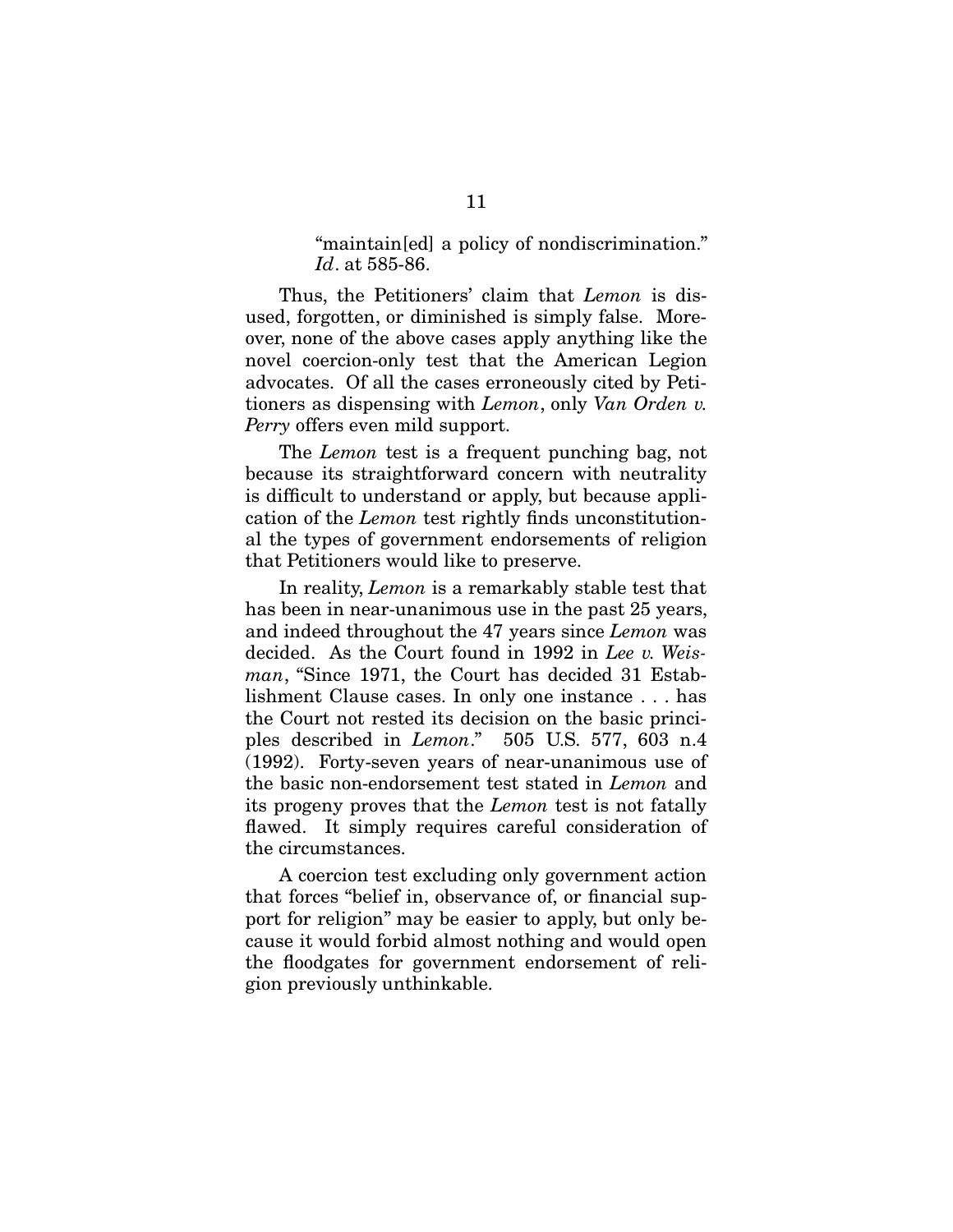### A. Government Neutrality Towards Religion, Not Prevention of Coercion, Is the Touchstone of the Establishment Clause

A coercion-only test for the Establishment Clause as proposed by the Petitioners is new—and radical. In none of the cases they cite most often, including *Town of Greece* and *Van Orden*, does the Court employ such a test. In fact, as discussed above, the vast majority of the cases decided by this Court regarding the Establishment Clause have affirmed the principle of government neutrality towards religion. While coercive acts undeniably violate neutrality, they are far from the only acts that do. The real opposite of neutrality is endorsement, as has long been recognized by Establishment Clause jurisprudence.

Government officials as citizens of course have a First Amendment right to practice or believe whatever they choose and to discuss their personal beliefs in the public square. Petitioner American Legion confuses expressions of religious faith by individuals, which have never been prohibited by the Constitution, with government actions endorsing a particular religion with the voice, not of *individuals*, but of the *government itself*. The former is an inevitable consequence of the broad participation of Americans in religions of all kinds. The latter is what concerns the Court in this case. *See Pleasant Grove City, Utah v. Summum*, 555 U.S. 460, 470 (2009) ("Permanent monuments displayed on public property typically represent government speech.")

The American Legion, citing *Town of Greece*, states in support of this theory that "there is no principled basis for concluding that one form of government speech—prayer—is constitutional unless it is coercive while subjecting another form of govern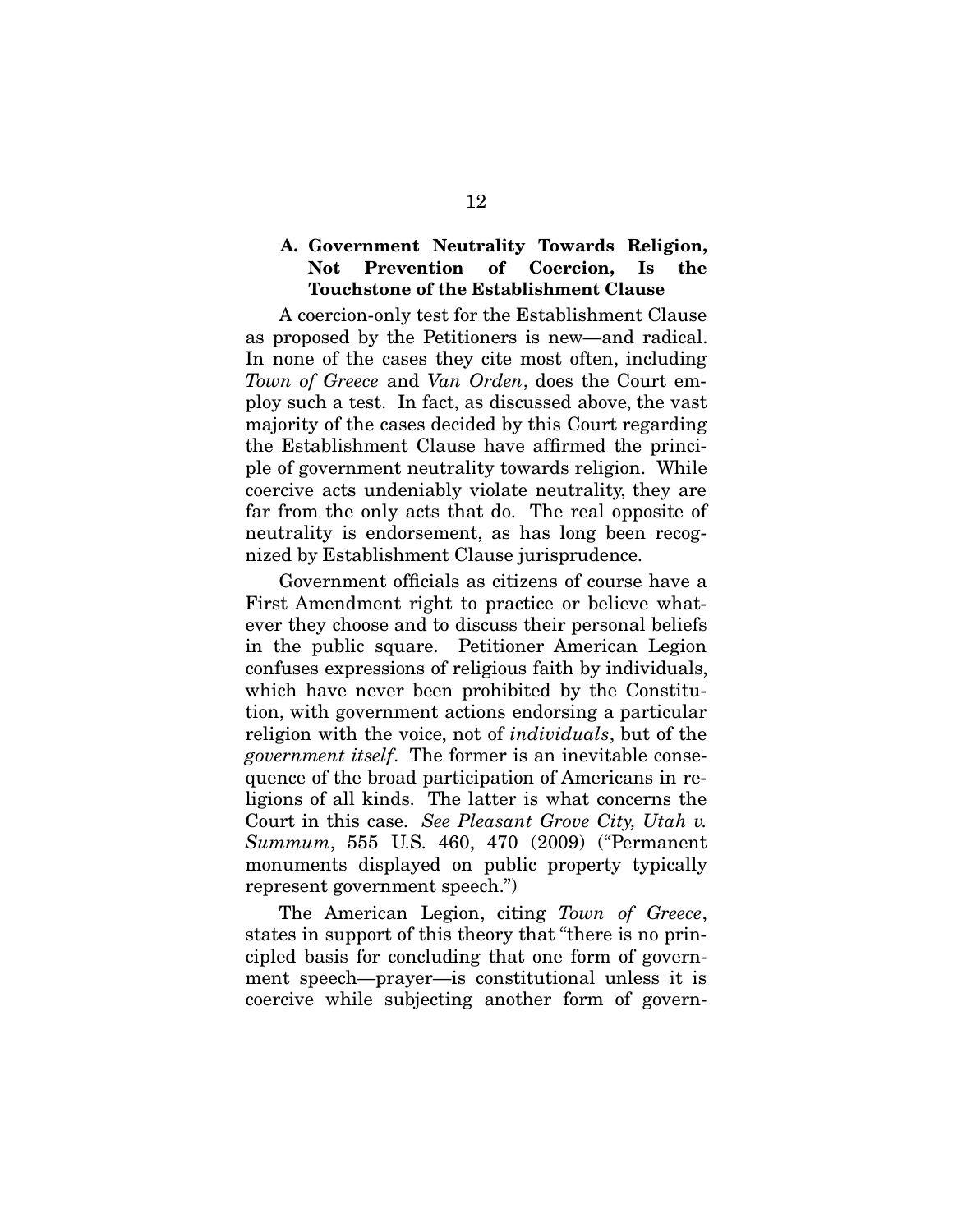ment speech—passive displays—to a different standard." Am. Legion Br. at 13.

As an initial matter, *Town of Greece* did not rule that prayer "is constitutional unless it is coercive." Rather, Justice Kennedy found, in response to plaintiff's contention, that the town had neither coerced prayer nor intentionally excluded any faith from the opportunity to offer prayer. In any case, *Town of Greece* contains no holding that all non-coercive prayer sponsored by government is constitutional.

More fundamentally, Justice Kennedy's opinion in *Town of Greece* provides a clear distinction between the fact pattern presented there and a passive public display like the 40-foot high cross presented here. Justice Kennedy based his decision in large part upon the requirement that the government respect the freedom of conscience of those religious citizens the town invited to participate in public events, and the community the town government serves. Justice Kennedy found that it was the majority Christian makeup of the community that produced the result that nearly all of the prayers were Christian, not any exclusionary act of the town. *Town of Greece*, 572 U.S. at 585. In the context of a hosted prayer, he ruled, the government was obligated to safeguard the freedom of conscience of the individual citizens it allowed to speak, and could not manufacture a false non-sectarian "consensus" of its own invention because "[o]nce it invites prayer into the public sphere, government must permit a prayer giver to address his or her own God or gods as conscience dictates." *Id.* at 582.

The open-to-all character of the opening invocation was central to Justice Kennedy's decision: "The town at no point excluded or denied an opportunity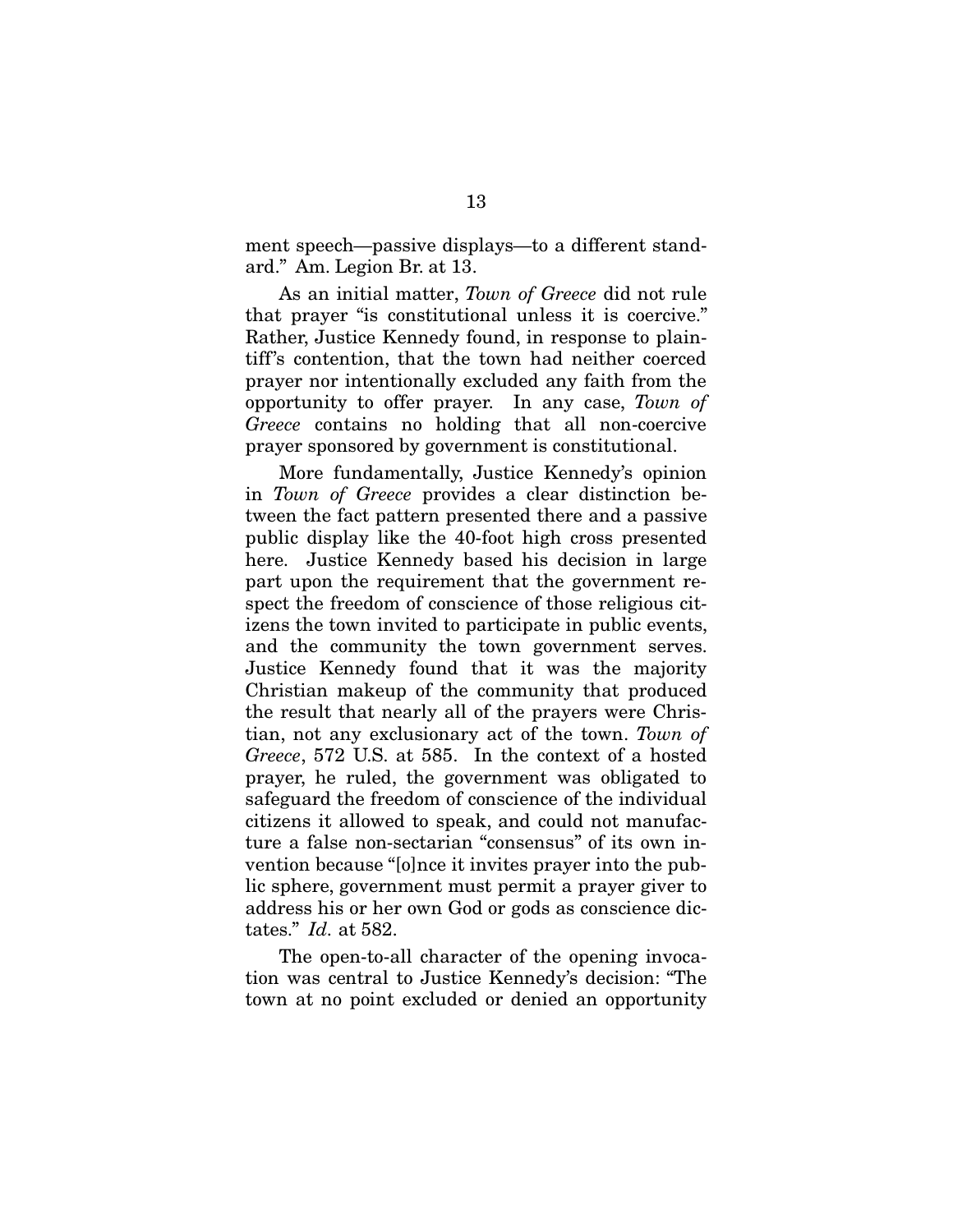to a would-be prayer giver. Its leaders maintained that a minister or layperson of any persuasion, including an atheist, could give the invocation." *Id.* at 571. In support of this point, Justice Kennedy cited the religious observances opening sessions of Congress, including prayers by Buddhists, Hindus, and Muslims, noting that Congress "acknowledges [America's] growing diversity not by proscribing sectarian content but by welcoming ministers of many creeds." *Id*. at 579.

Justice Kennedy stated the same principle even more plainly in *Rosenberger*, in which this Court found that an activity fund was intended as a neutral source of funding for all student viewpoints: "The program respects the critical difference 'between *government speech endorsing religion, which the Establishment Clause forbids*, and private speech endorsing religion, which the Free Speech and Free Exercise Clauses protect.'" *Id*. at 841 (emphasis added) (citing *Bd. of Ed. of Westside Cmty. Sch. v. Mergens*, 496 U.S. 226, 250 (1990) (applying *Lemon* test)).

Even in the context of the alternative coercion claim in *Town of Greece*, Justice Kennedy drew a careful distinction between a forum hosted by the government where all views were welcome, and any context where only a single perspective was allowed:

an Establishment Clause violation is not made out any time a person experiences a sense of affront from the expression of contrary religious views in a legislative forum, *especially where, as here, any member of the public is welcome in turn to offer an invocation reflecting his or her own convictions*.

*Town of Greece*, 572 U.S. at 589 (emphasis added). Of course, this holding implies that where no counter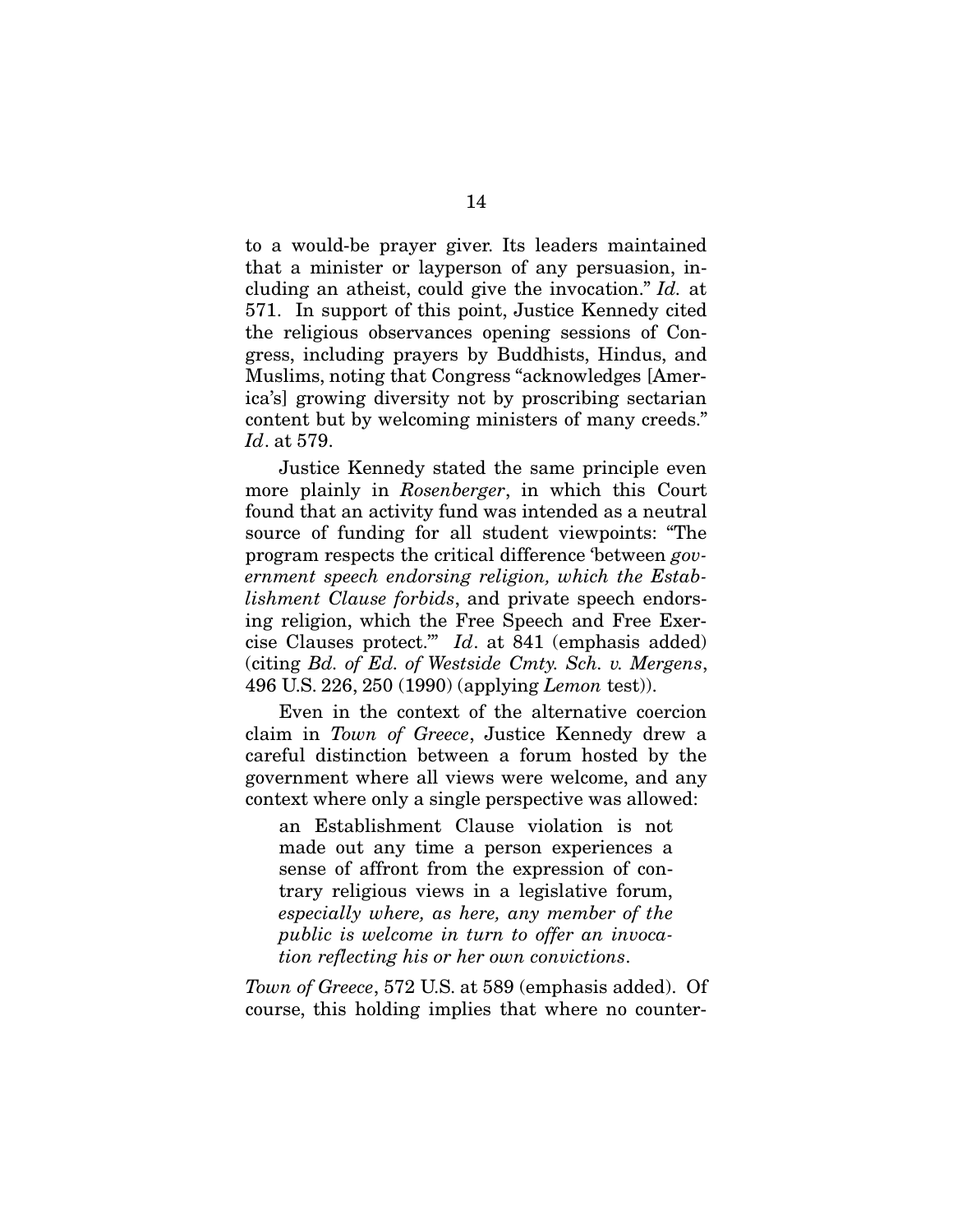point opinion was possible, a religious minority or non-believer's "sense of affront" may well give rise to an Establishment Clause violation.

The Bladensburg road exchange is not a public forum. Here, the State of Maryland is not *hosting* citizen speech—*it is speaking*. The message of the monument is a message from the government. *See Pleasant Grove City,* 555 U.S. at 470 ("Permanent monuments displayed on public property typically represent government speech."). The Association of Religion Data Archives' 2010 U.S. Religious Census states that nearly 8,000 Muslims live in Prince George's County, as well as thousands of Hindu, Buddhist, Jewish, Baha'i and other non-Christians. County Membership Report, Association of Religion Data Archives, 2010 U.S. Religion Census: Religious Congregations & Membership Study, https://bit.ly/ 2B5auHK. A member of one of these communities using this busy connecting road cannot drive by at a different time to avoid the sight of a 40-foot symbol of Christianity paid for with public money, lit by public electricity. The Bladensburg Cross exists in a completely different context than the forum at issue in *Town of Greece*.

*Town of Greece* also reaffirms that this Court's Establishment Clause jurisprudence reflects a specific concern for religious minorities. Rather than rule that any government practice with a long history is permitted, Justice Kennedy explained that the Establishment Clause requires an understanding of the history of a practice and a close analysis into whether the practice was designed to either exclude a minority faith or embrace a majority one. The town was wise, he held, to avoid the "entanglement" with religion that crafting a false pluralism would have required. *Town of Greece*, 572 U.S. at 586.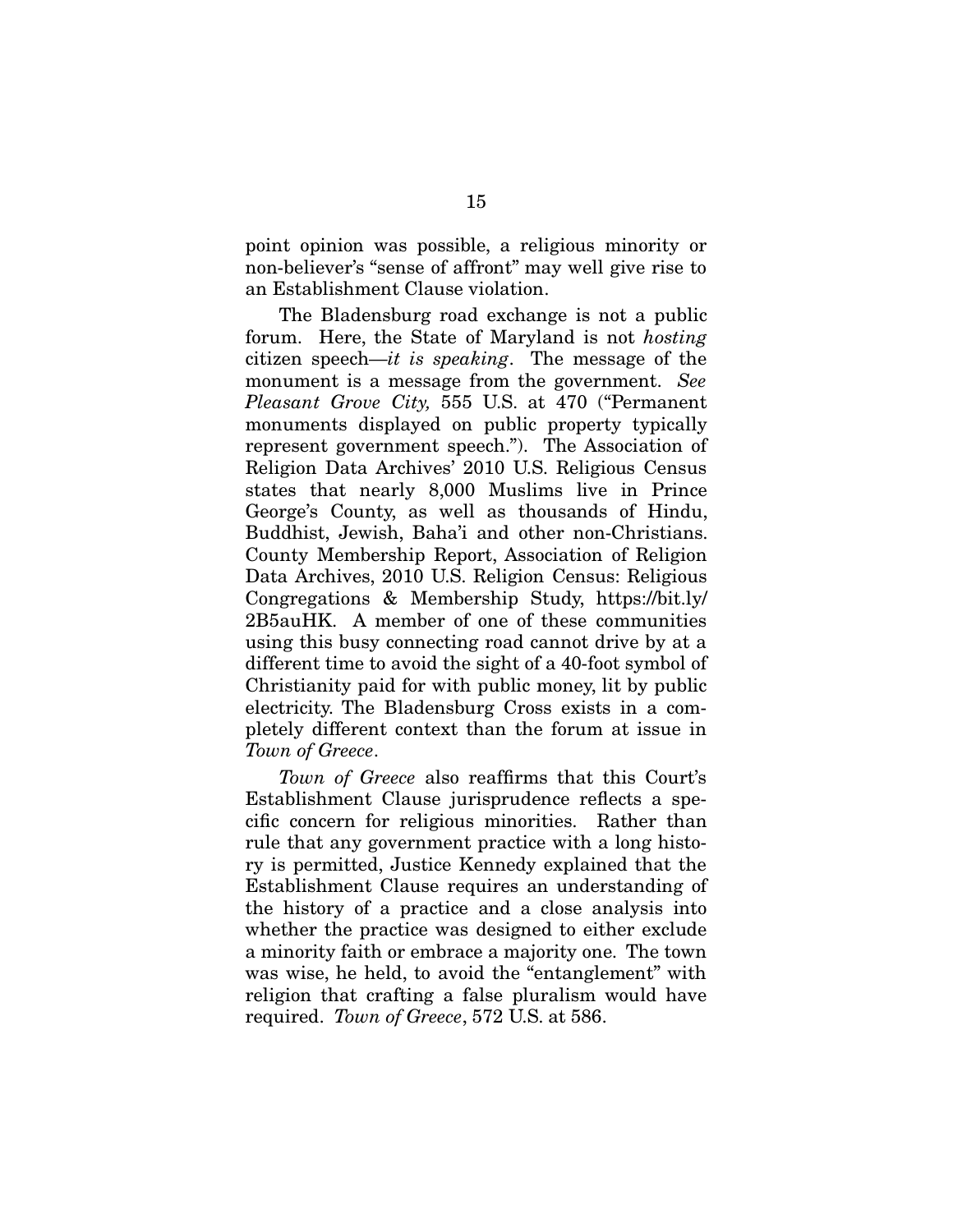If these terms sound familiar, they should: the *Town of Greece* analysis is a version of the *Lemon/Allegheny* endorsement test, which has also recognized that while the content of the prayers need not be neutral, the opportunity for prayer must be. *See Lemon v. Kurtzman,* 403 U.S. 602, 613 (holding that government acts must not foster "an excessive government entanglement with religion."); *Cty. of Allegheny v. ACLU Greater Pittsburgh Chapter*, 492 U.S. 573, 576 (1989) ("The requirement of neutrality [is] inherent in the [*Lemon*] formulation.").

Despite assertions by Petitioner American Legion and *amici* to the contrary, the endorsement test is alive and well, and represents a stable fulcrum upon which to balance history, purpose, and effect. *Town of Greece* was not a repudiation of that test; it was an implementation of it. The underlying concern of *Town of Greece*, and the endorsement test generally, is neutrality, equality of opportunity, and a reasonable consideration of the circumstances. Regarding the Bladensburg cross, there is not even a fig leaf of universal availability or opportunity for religious minorities whose faiths are not included. Whatever else it may be, a cross is an indelible symbol of the crucifixion of Jesus Christ, and the universal symbol of endorsement of the Christian faith.

#### B. Requiring a Showing of Affirmative Coercion Would Gut the Establishment Clause

Under a coercion-only standard for the Establishment Clause, multiple displays ruled unconstitutional would be retroactively made constitutional. For example, under the test, the display of the Ten Commandments placed in the rotunda of the Montgomery Courthouse by Judge Roy Moore would be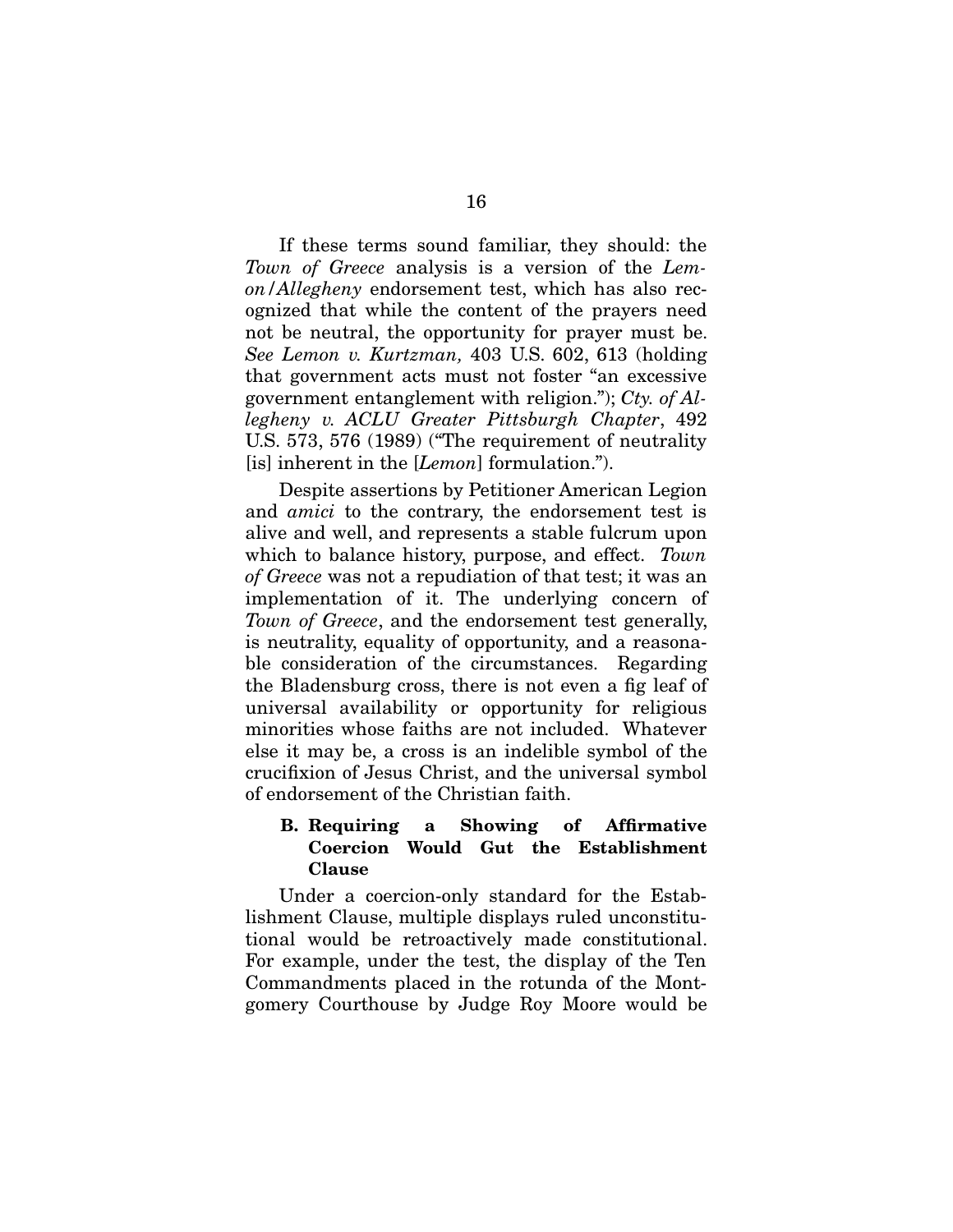vindicated, rather than rejected, as it was by the Eleventh Circuit in *Glassroth v. Moore*, 335 F.3d 1282 (11th Cir. 2003). That display forced no one to believe, required no one to pray, and extracted no tithe. It did, however, cast an aura of Christianity over the operations of a secular court, an aura that communicated exclusion to non-Christians who had business before that court. It was the epitome of government endorsement of religion, one that robbed religious minorities and the non-religious of equal standing in the public square.

The Petitioners and many *amici* seek to blur the meaning of the Bladensburg Cross by asserting that any citizen should not feel excluded, or even affected, by use of religious symbols because those symbols have, over time, morphed into generalized symbols for everyone. *See* Comm'n Br*.* at 6, 24, 36 (claiming that the cross has a "significant secular meaning" to commemorate "valor"). But this is just majoritarianism run amok, whereby the minority is assumed to have assimilated and accepted the symbols of the majority. As articulated by the Respondent in this matter, "[u]sing a Latin cross as a war memorial does not make the cross secular; it makes the war memorial Christian." Resp. Br. at 37-48. Any test that permits the government to endorse the majority religion increases pressure on minorities to conform to the dominant faith. Affirming a coercion-only test is a direct blow against minority religious conscience and a repudiation of the Establishment Clause.

#### C. The Establishment Clause Was Conceived as More Than a Prohibition against a National Church and Does Not Imply a Coercion Test

Petitioners argue that the Establishment Clause merely "preserves the negative right not to be com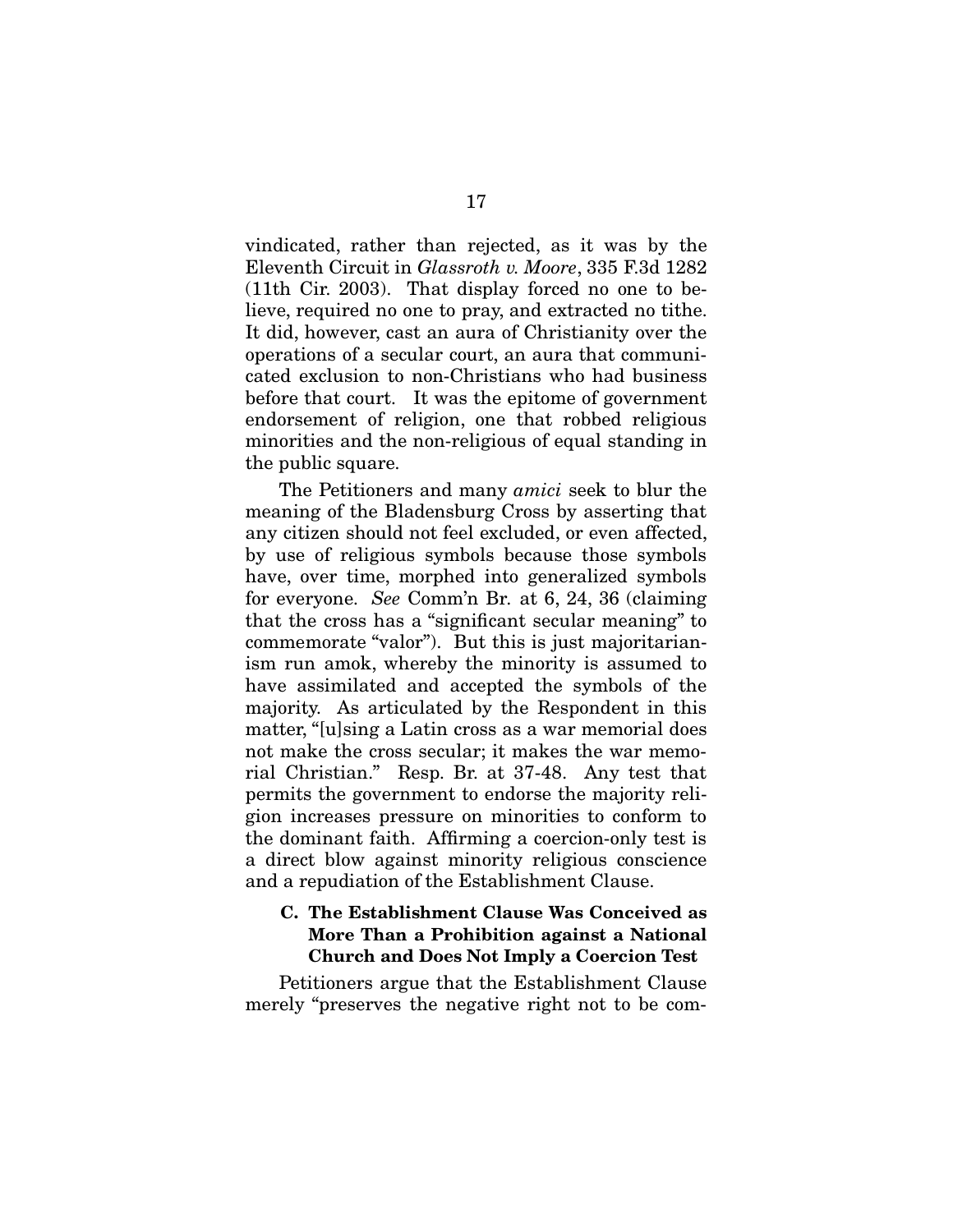pelled or coerced into financially supporting, practicing, or professing what one does not believe." Am. Legion Br. at 25. But this is an unfounded interpretation of the Establishment Clause. Instead, the Establishment Clause is an absolute prohibition against Government action: "Congress shall make no law respecting an establishment of religion." U.S. Const. amend. I. The Petitioners wish the Court to read the Clause as meaning only that Congress shall make no law establishing and enforcing support of a state religion. Am. Legion Br. at 27 ("Simply put, 'establishments,' whether in the Colonies or in England, compelled or coerced nonadherents to profess belief in, participate in, or financially support a particular religion."). Petitioners then derive an analogous rule that only acts that compel observance of such a national faith are forbidden. *See* Am. Legion Br. at 26 n.8 ("[C]oercion is the standard because coercive laws were the historical hallmark of an establishment.").

But such a reading ignores the actual progress of the Clause through the hands of the drafters. An early draft of the Clause proposed by James Madison that barred only the establishment of a coercive state religion was specifically rejected by the Framers. Madison's draft stated: "The civil rights of none shall be abridged on account of religious belief or worship, nor shall any national religion be established, nor shall the full and equal rights of conscience be in any manner, or on any pretext, infringed." *Annals of Congress* 451 (Joseph Gales ed., 1834).

That draft was *considered* and *rejected* by the First Congress. In the final version, the Framers elected not to limit the application of the Establishment Clause to only a concern for a national religion. Instead, the Clause broadly rejects any governmental action "respecting an establishment of religion."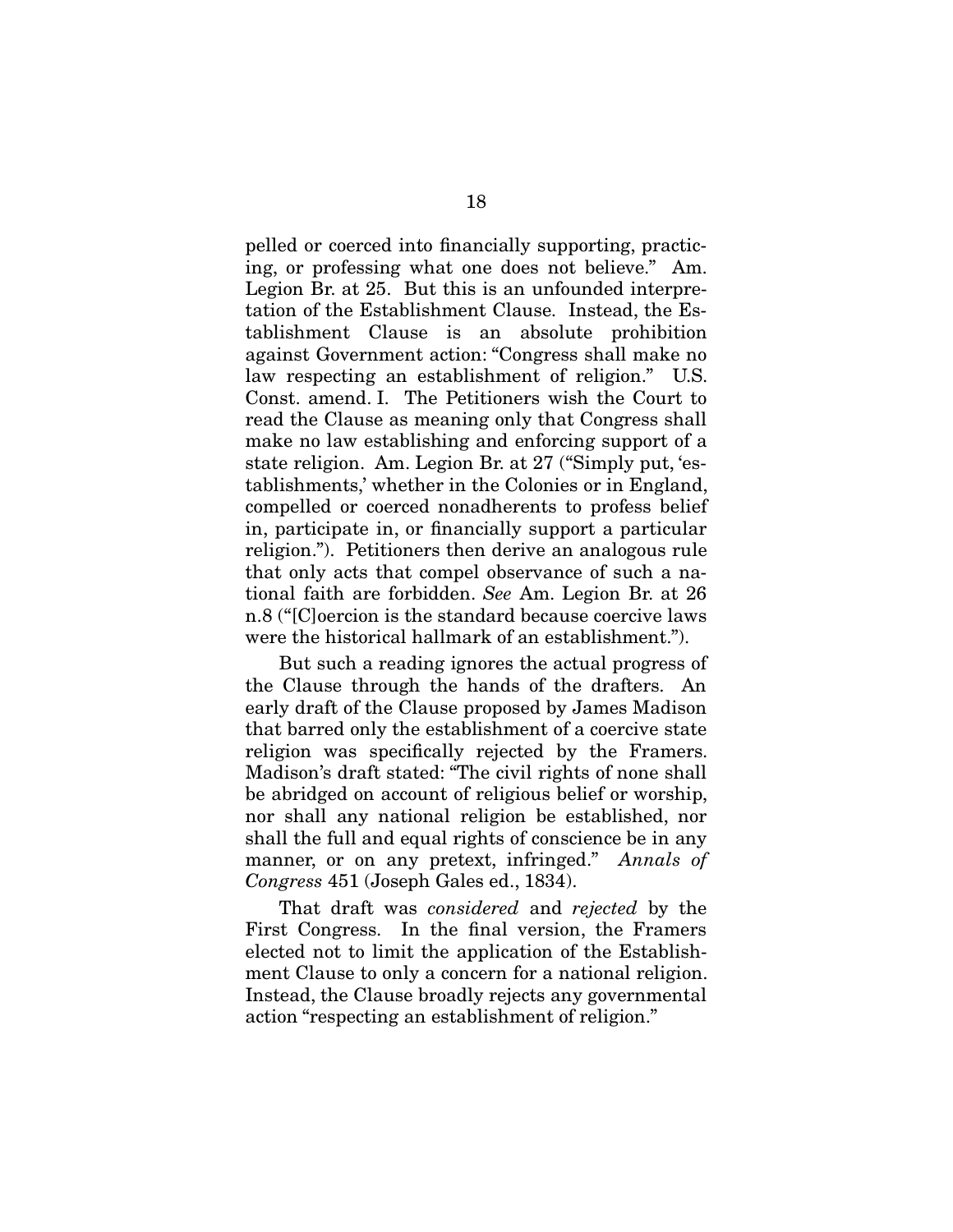Petitioners' argument that a coercion test proceeds naturally from a limited meaning of the Clause is misdirected.<sup>3</sup> The process of drafting the Establishment Clause, however divided and contentious, produced a flat prohibition against government action in support of religion. The phrase "no law respecting an establishment of religion" simply means "no law regarding religion"—an appropriate meaning given the Framers' hope for a government led by an executive with "no particle of spiritual jurisdiction." James Madison, *A Memorial and Remonstrance against Religious Assessments*, *in Selected Writings of James Madison* 23 (Ralph Ketcham ed., 2006). As Justice Souter stated in his concurrence in *Lee v. Weisman*:

[U]nlike the earliest House drafts or the final Senate proposal, the prevailing language [of the Establishment Clause] is not limited to laws respecting an establishment of 'a religion,' 'a national religion,' 'one religious sect,' or specific 'articles of faith.' The Framers re-

 $\overline{a}$ 

<sup>&</sup>lt;sup>3</sup> The Petitioners also go astray when they cite the debate over Patrick Henry's proposed Assessment Bill permitting the government to gather tithes, and Madison's impassioned attack on the bill as unlawful coercion by the State. Am. Legion Br. at 31-33. Petitioners claim that this example shows that Madison was concerned only with brute coercion, but they ignore what Madison was fighting against—the collection of public funds to support religion. At the time the Assessment Act was proposed, neither the nation, nor the Commonwealth of Virginia, collected any income tax. But Maryland, and the federal Government, surely collect such a tax today, and the dollars collected by this tax—the nugatory "three pence" that Madison warned against in his attack on the Assessment Act—are used today to patch, support, and illuminate a 40-foot high Christian cross on a public roadway in Prince George's County.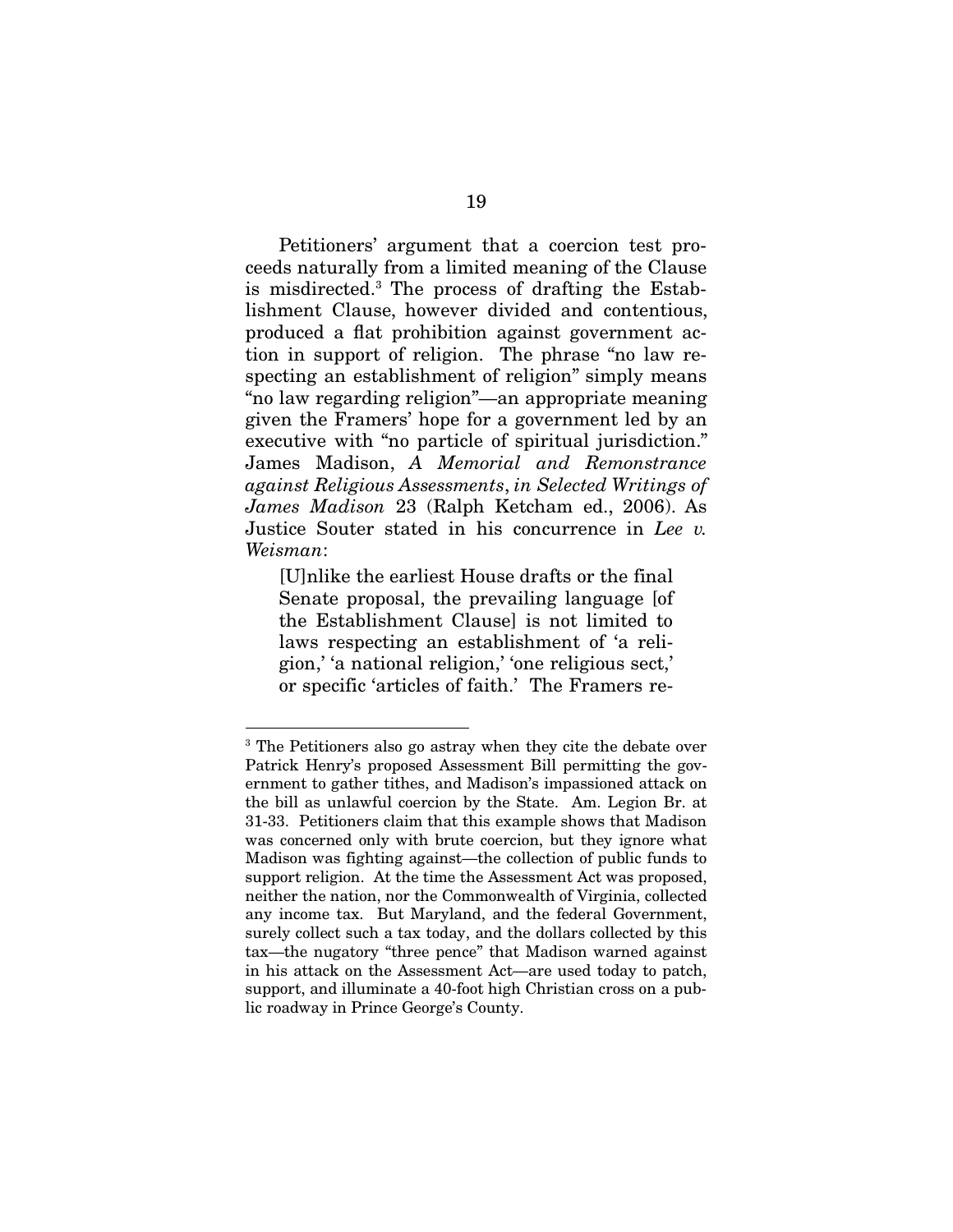peatedly considered and deliberately rejected such narrow language and instead extended their prohibition to state support for 'religion' in general.

*Lee v. Weisman*, 505 U.S. at 614-15 (Souter, J., concurring). To think that the Framers missed this nuance, Justice Souter noted, "'requires a premise that the Framers were extraordinarily bad drafters—that they believed one thing but adopted language that said something substantially different, and that they did so after repeatedly attending to the choice of language.'" *Id*. (quoting Douglas Laycock, *"Nonpreferential" Aid to Religion: A False Claim About Original Intent*, 27 Wm. & Mary L. Rev. 875, 882-83 (1986)).

### III. The Purpose and Effect of a Government-Sponsored Passive Display Is the Crux of Determining Non-Endorsement

For more than fifty years, and through a halfdozen different tests for Establishment Clause violations, purpose and effect have been the two consistent lodestars by which the Court has determined whether government action is truly secular—that is, does not endorse a particular religion. *See Edwards v. Aguillard*, 482 U.S. 578, 583 (1987); *Wallace v. Jaffree*, 472 U.S. 38, 40 (1985); *McCreary Cty. v. ACLU ofKy.*, 545 U.S. 844, 862 (2005) (strongly re-endorsing the appropriateness of the purpose and effect elements of the *Lemon* test); *Santa Fe Indep. Sch. Dist. v. Doe*, 530 U.S. 290, 308–309 (2000); *Stone v. Graham*, 449 U.S. 39, 41 (1980) (per curiam) (holding that the purpose of posting ten commandments in classrooms was "plainly religious"); *Lemon v. Kurtzman*, 403 U.S. 602, 612-13 (1971) (making purpose and effect central to the test for Establishment Clause violations); *Church of the Lukumi Babalu Aye,*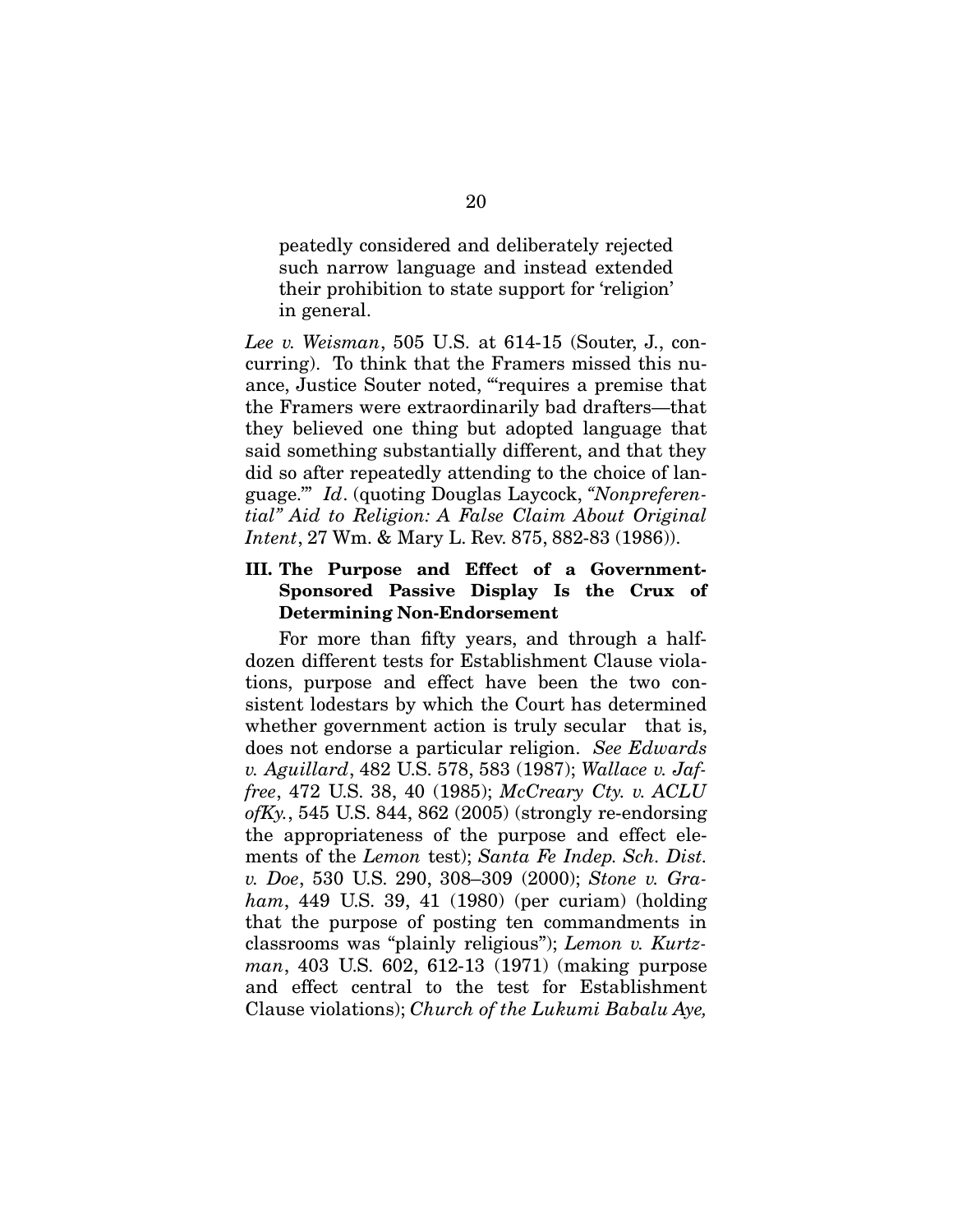*Inc. v. City of Hialeah*, 508 U.S. 520, 532-34 (1993). Over and over again, dating back at least as far as *Everson v. Board of Education* in 1947, the Court has held that State action violates the Establishment Clause where it lacks a credible secular purpose or where its effect is to advance or inhibit religion. 330 U.S. 1, 15-16 (1947) (explaining that States may not, among other things, "pass laws which aid one religion, aid all religions, or prefer one religion over another" nor "openly or secretly, participate in the affairs of any religious organizations or groups").

Evaluating religious purpose and effect is essential to assessing any non-endorsement requirement because, as the Court has held, the touchstone of endorsement is whether a reasonable objective observer would believe that the government has acted with a purpose to promote or inhibit religion. *McCreary Cnty.*, 545 U.S. at 862. Thus, even actions that appear secular on their face can violate the Establishment or Free Exercise Clauses. *See Wallace*, 472 U.S. at 40; *Stone*, 449 U.S. at 41; *Church of the Lukumi Babalu Aye, Inc.*, 508 U.S. at 532-34. When a State action has either the purpose or effect of advancing a religion, a reasonable observer is justified in interpreting that action as endorsing that religion. This Court has long recognized that explicitly sectarian symbols and images like the Latin Cross almost always violate the endorsement test because they almost always have either the purpose or effect of promoting a particular religion or belief system over others, and government officials cannot credibly claim to be unaware of that fact. *See Stone*, 449 U.S. at 41 (holding that requiring the display of the Ten Commandments on the walls of public school classrooms was "plainly religious").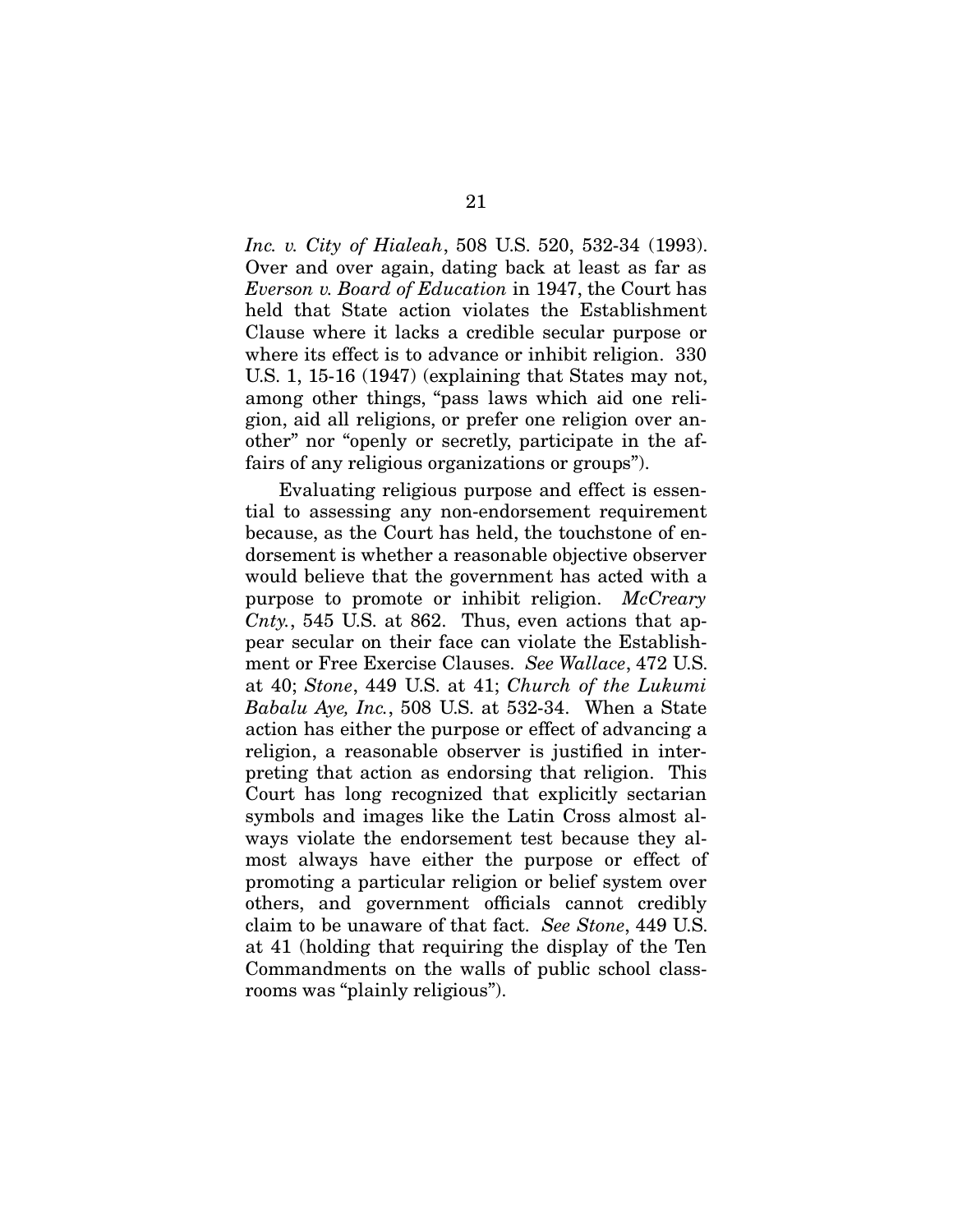To be sure, context can show that the display of a religious symbol is not endorsement. In *Lynch v. Donnelly*, 465 U.S. 668 (1984), the Court upheld a city's display of the Nativity scene in the face of an Establishment Clause challenge because the Court determined that the Nativity scene had neither the purpose nor the effect of promoting Christianity at the expense of any other faith or non-faith. *See id.* at 683 (analogizing the nativity display to "religious paintings in governmentally supported museums"). But especially important to the Court's conclusion in *Lynch* was the fact that *any* acknowledgement of Christmas necessarily comes with some acknowledgement of its "religious implications." *Id.* at 685. The city's self-evident purpose, however, was to celebrate the secular aspects of the holiday, not its religious underpinnings. *See id.* at 680-81. Thus, in addition to a nativity scene, the display included "a Santa Claus house, reindeer pulling Santa's sleigh, candy-striped poles, a Christmas tree, carolers, cutout figures representing such characters as a clown, an elephant, and a teddy bear, hundreds of colored lights, [and] a large banner that read 'SEASONS GREETINGS.'" *Id.* at 671.

The same cannot be said in this case. There is no necessity that a World War I memorial take the form of a Christian cross. Nor is there any evidence to its viewers that its purpose is to memorialize soldiers' lives lost in that war. Few who see this particular cross know its particular history or even know it is a memorial. Am. Humanist Ass'n Br. at 8-10. To those who see it, the cross promotes the Christian faith. *See id.* at 16. As one of the most powerful and widely-recognized religious symbols in the world, any reasonable observer would believe that such an impos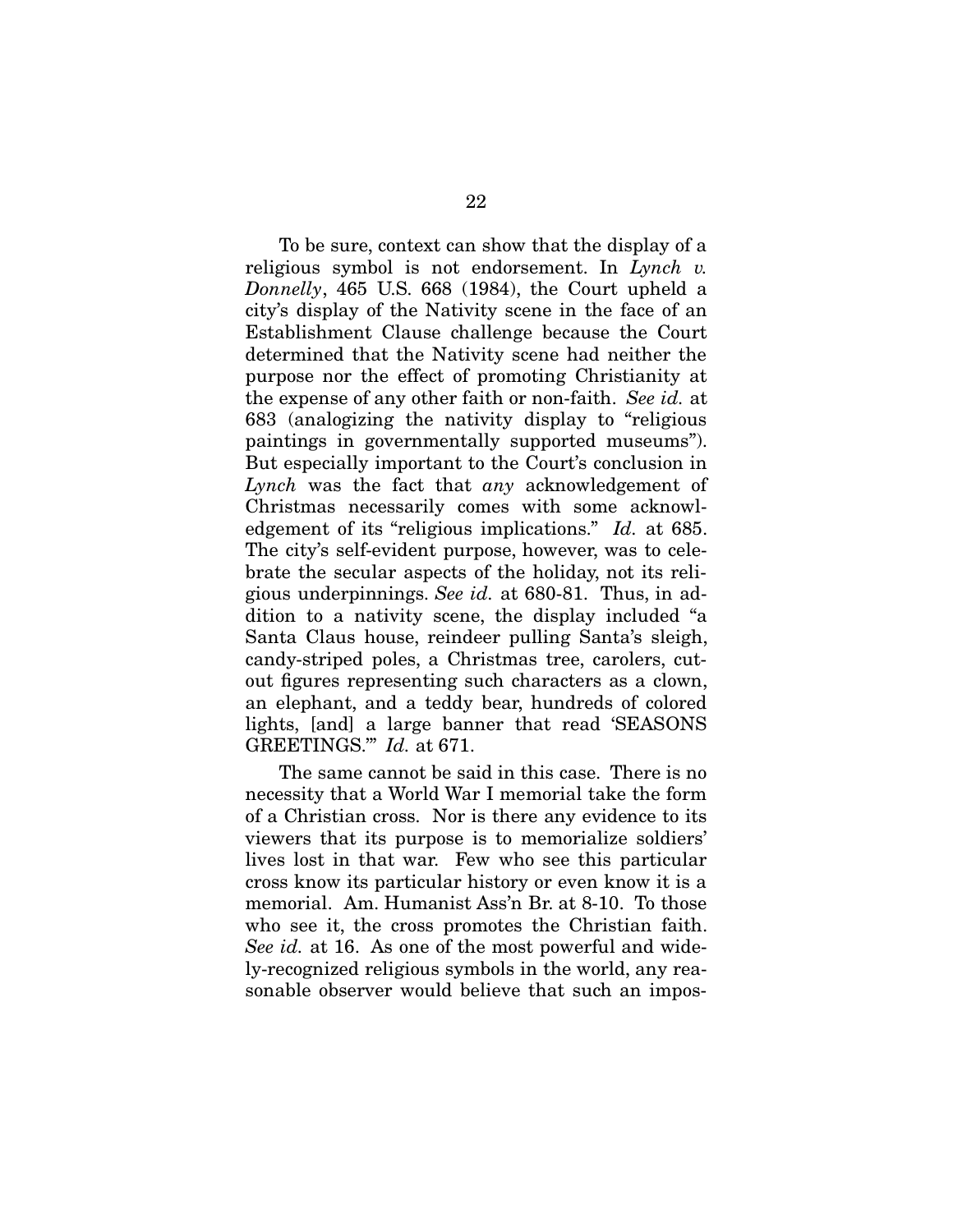ing Latin cross, standing unadorned and all alone, was erected to favor and promote Christianity. *Id.*

This case differs from others involving harmless uses of religious symbols, texts, and images precisely because the memorial's Christian character overwhelms its commemorative character. When crosses appear on the graves at Arlington cemetery, they do so in a context that makes their non-endorsement clear. *See Walker v. Texas Div., Sons of Confederate Veterans, Inc.*, 135 S. Ct. 2239, 2255 (2015) (Alito J., dissenting) (no one would think "Rather Be Golfing" on a vanity license plate reflects the official views of the State of Texas). That the crosses on graves at Arlington are personal and memorial in nature is selfevident from their context. The cemetery includes a variety of religious symbols, including Islamic, Jewish, Buddhist, and Wiccan symbols that highlight that these symbols are not reflective of a government position on religion but rather reflect the individual faith of soldiers. *See* Amicus Br. of Dellinger and Lederman at 26.

But in this case, the cross' size, the absence of other context clues pointing to its character as a memorial, and the fact that most of those who interact with it do so from a vantage that gives them no opportunity to appreciate it as a memorial, all coalesce to create the effect of endorsing the Christian faith at the expense of all others. As Justice Breyer, the crucial fifth vote in *Van Orden v. Perry*, explained, in upholding a Ten Commandments display against an Establishment Clause challenge, *both* the long history of the monument *and* the physical setting situating it among other non-religious displays came together to show that the display did not endorse the Christian faith. *Van Orden,* 545 U.S.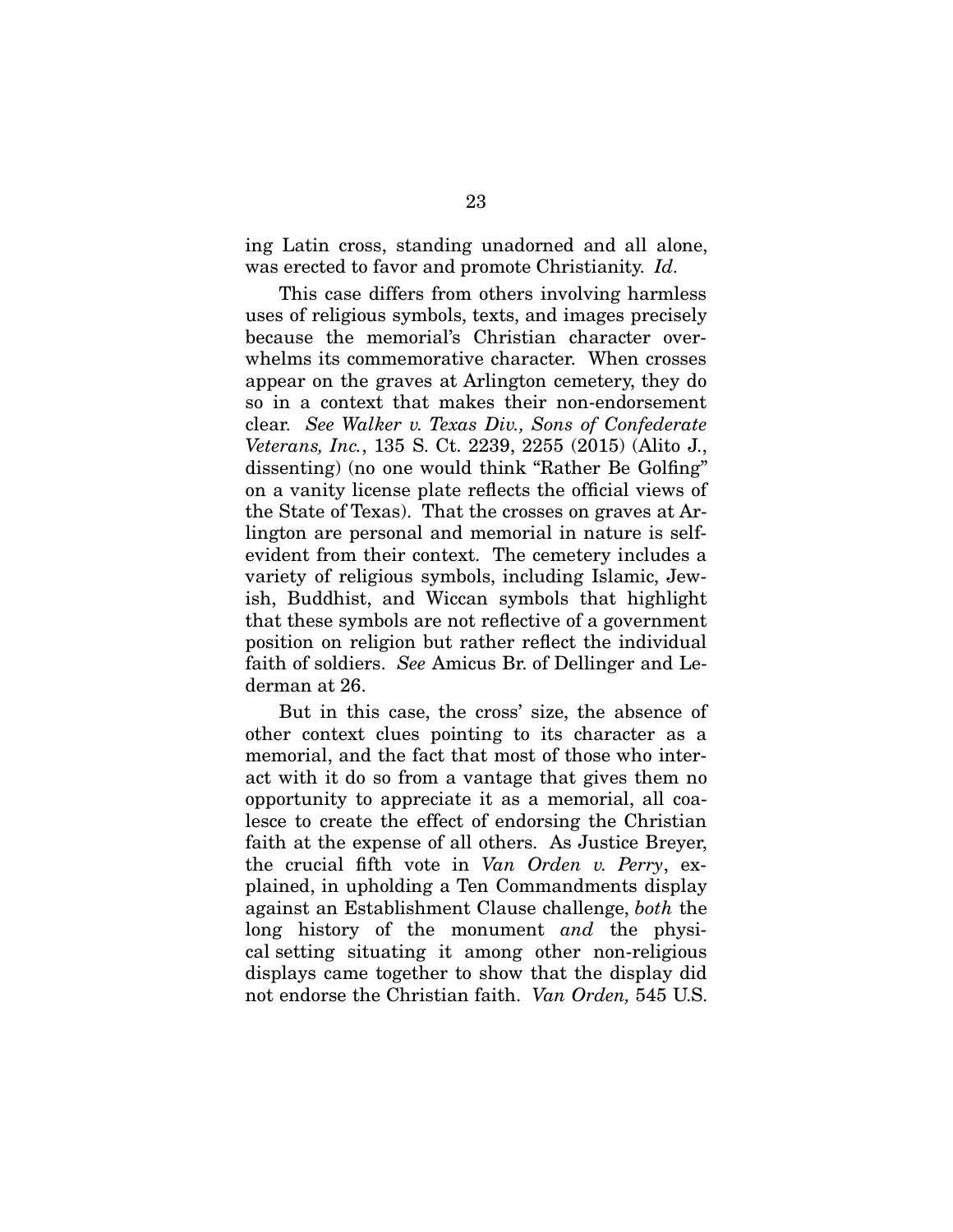at 700-702 (2005) (Breyer, J., concurring in the judgment).

That same nuanced analysis leads to the opposite conclusion in this case. While historical factors can and should be considered in determining whether a display has a religious purpose or effect, a decision that places exclusive weight on such factors risks disregarding the animating purpose of the Establishment Clause—not to exclude religious culture from the public square, but to prevent such culture from taking on the voice of the State.